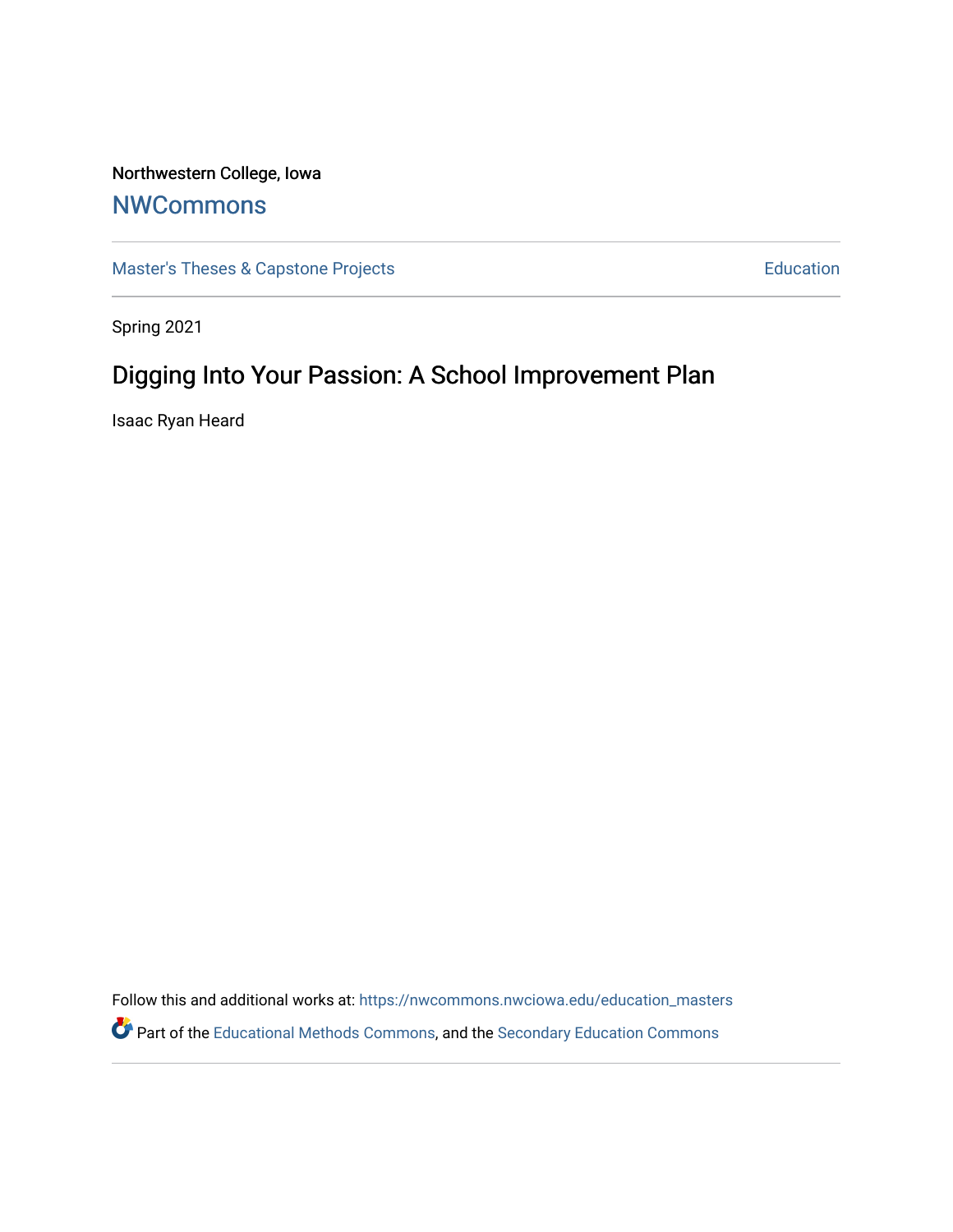Digging into Your Passion: A School Improvement Plan

Isaac R Heard

Northwestern College

A School Improvement Plan Presented in Partial Fulfillment of the Requirements For the Degree of Master of Education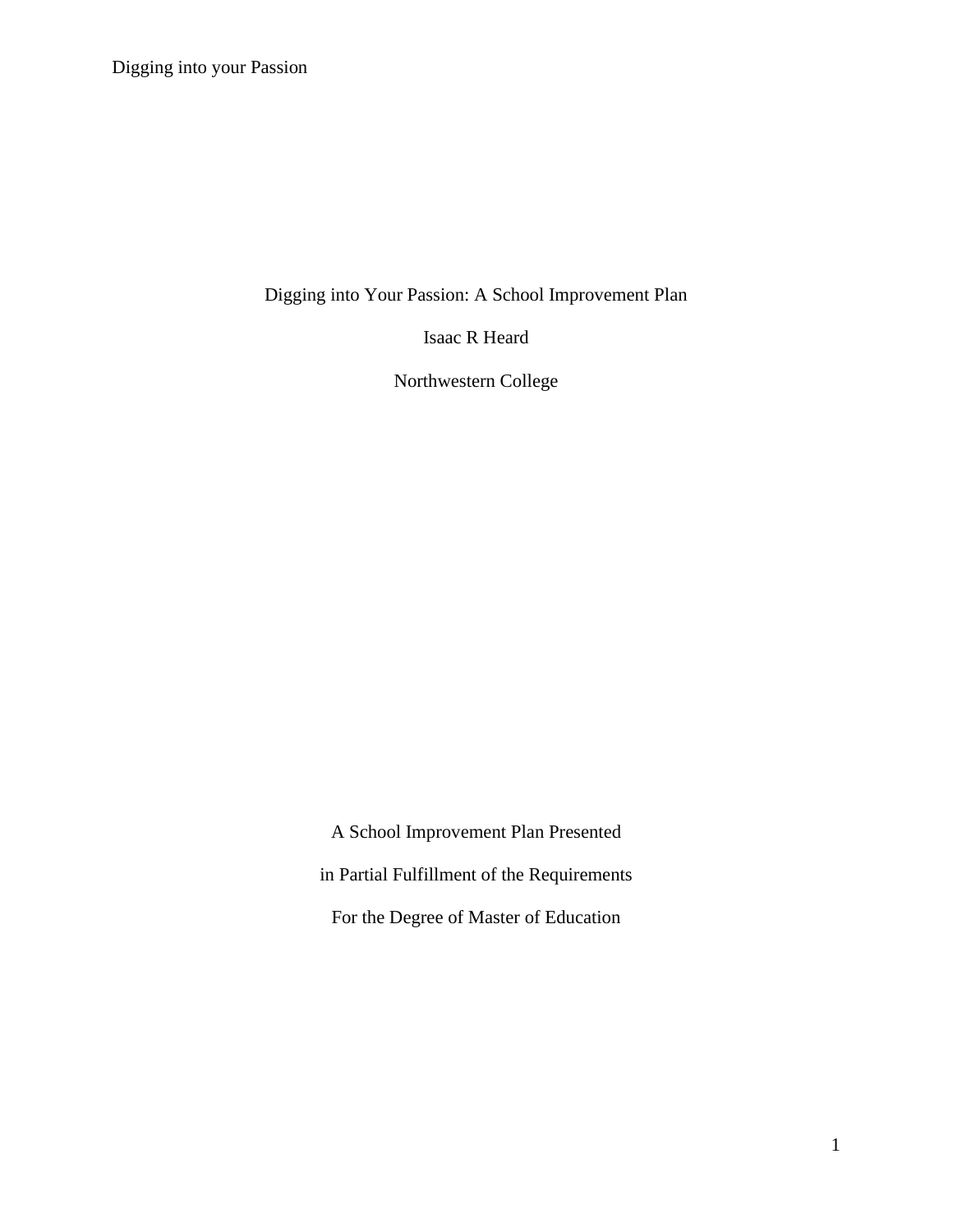# **Table of Contents**

| Abstract                          | 3         |
|-----------------------------------|-----------|
| Introduction                      | $4 - 5$   |
| <b>Literature Review</b>          | $5 - 15$  |
| Need for Plan                     | $15-16$   |
| The School Improvement Plan Goals | $16-17$   |
| Plan Implementation               | $17 - 20$ |
| Assessment                        | $20 - 21$ |
| Conclusion                        | $21-22$   |
| Appendices                        | $23 - 25$ |
| References                        | $26-29$   |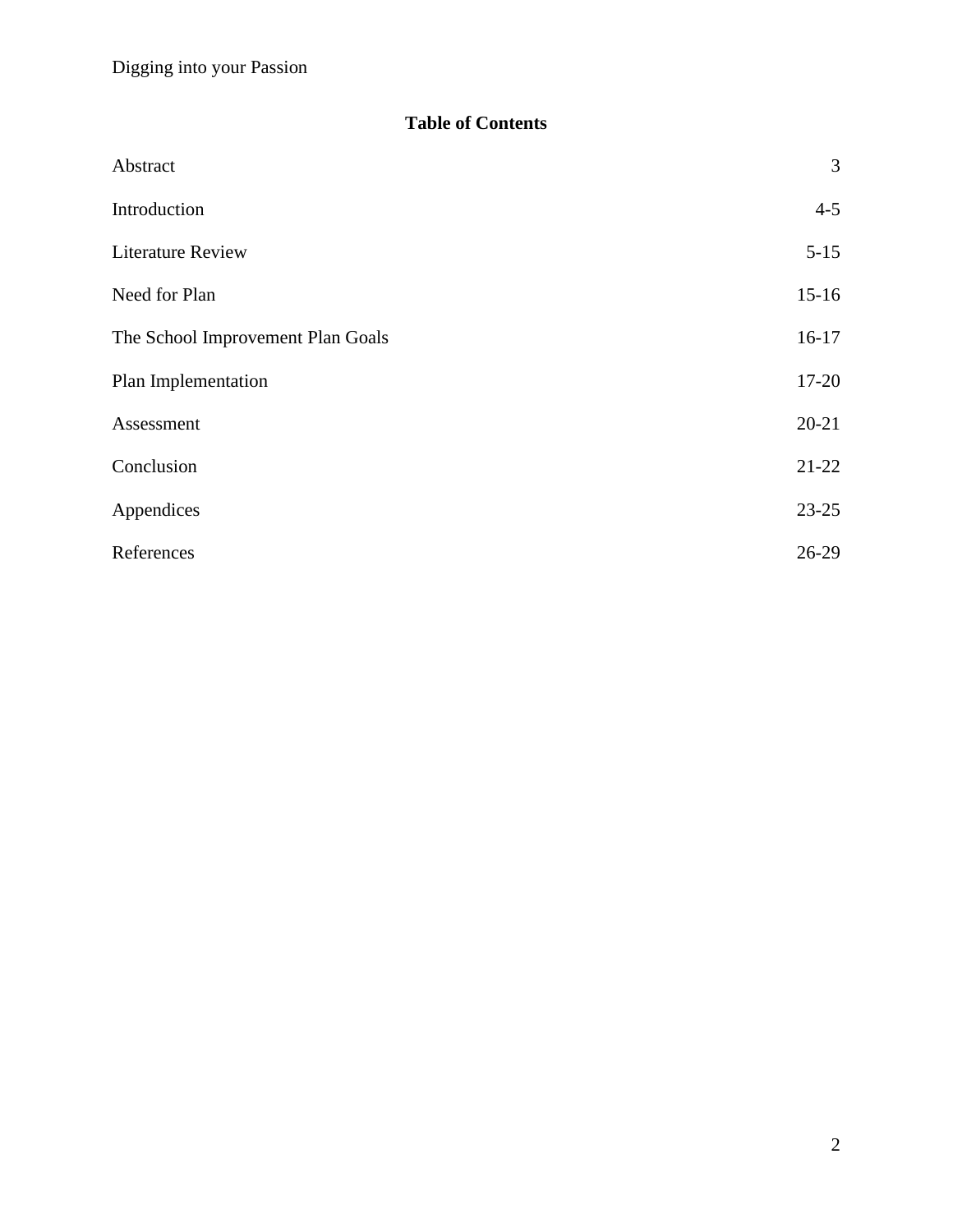#### **Abstract**

To help bring choice into a student's learning environment, educators need to find ways to add time into school's daily and weekly schedule. Genius Hour and passion clubs are two ways that allow for students to ask questions and seek answers through project-based learning while utilizing the core skills in each content area. The problem is that the option for having choices is missing from the middle school curriculum. The purpose of this school improvement plan is to create a hybrid of in-school and after-school clubs that provide students an opportunity to dig into their passions while expanding upon their academics in a unique way. A literature review was conducted to research the studies of Genius Hour, clubs, school connectedness, motivation, and choice. The literature review helps to support the school improvement plan and provide evidence of the need for future research.

*Keywords: Connectedness, Motivation, Choice*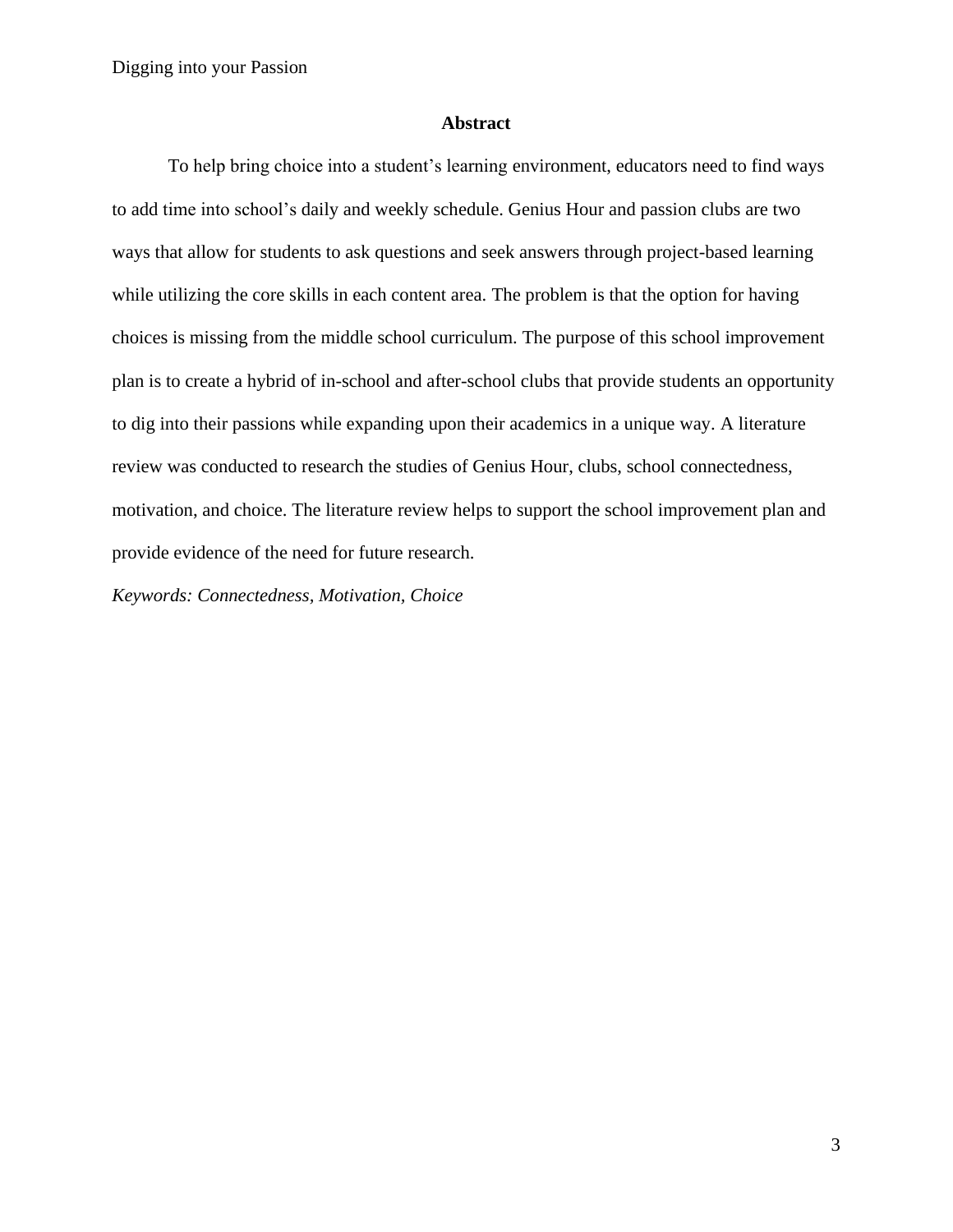#### **Introduction**

Students do not have a choice whether to attend middle school. Choice is one thing missing from a student's elementary and middle school years. At the elementary school there are those foundational needs that must be met, which often do not allow for student options and choices. For high schoolers, choice is more prevalent. Students choose their math, science, and history courses because more exploratory courses are offered. The problem is that the option for having choices is missing from the middle school curriculum. Choice and passion go together. If students have a choice to work on their passions in school, they will see the rest of their academic success improve. Genius Hour is an opportunity where students can spend a given portion of time working on projects that follow their passions (Allen 2015). Sioux Center Middle School has implemented Genius Hour for several years. It is a class opposite of physical education, where students meet two to three days a week. Genius Hour at Sioux Center Middle School has recently been discontinued due to the lack of space and time in the school day. Several factors contributed to the discontinuation of the program, which included some projects becoming redundant, kids losing productivity in classes, and a change in administration. The time needed for the necessary components of school began to take precedent over the time traditionally reserved for Genius Hour at the middle school.

Hurd, et al. (2017) completed a literature review about the benefits of increasing social and emotional learning (SEL) through offering after-school programs. Hurd, et. al (2017) found that students benefit from daily activities that provide time for them to process their emotions, share experiences, listen to others, work together, solve problems, and reflect on their decisions. The purpose of this school improvement plan is to create a hybrid of in-school and after-school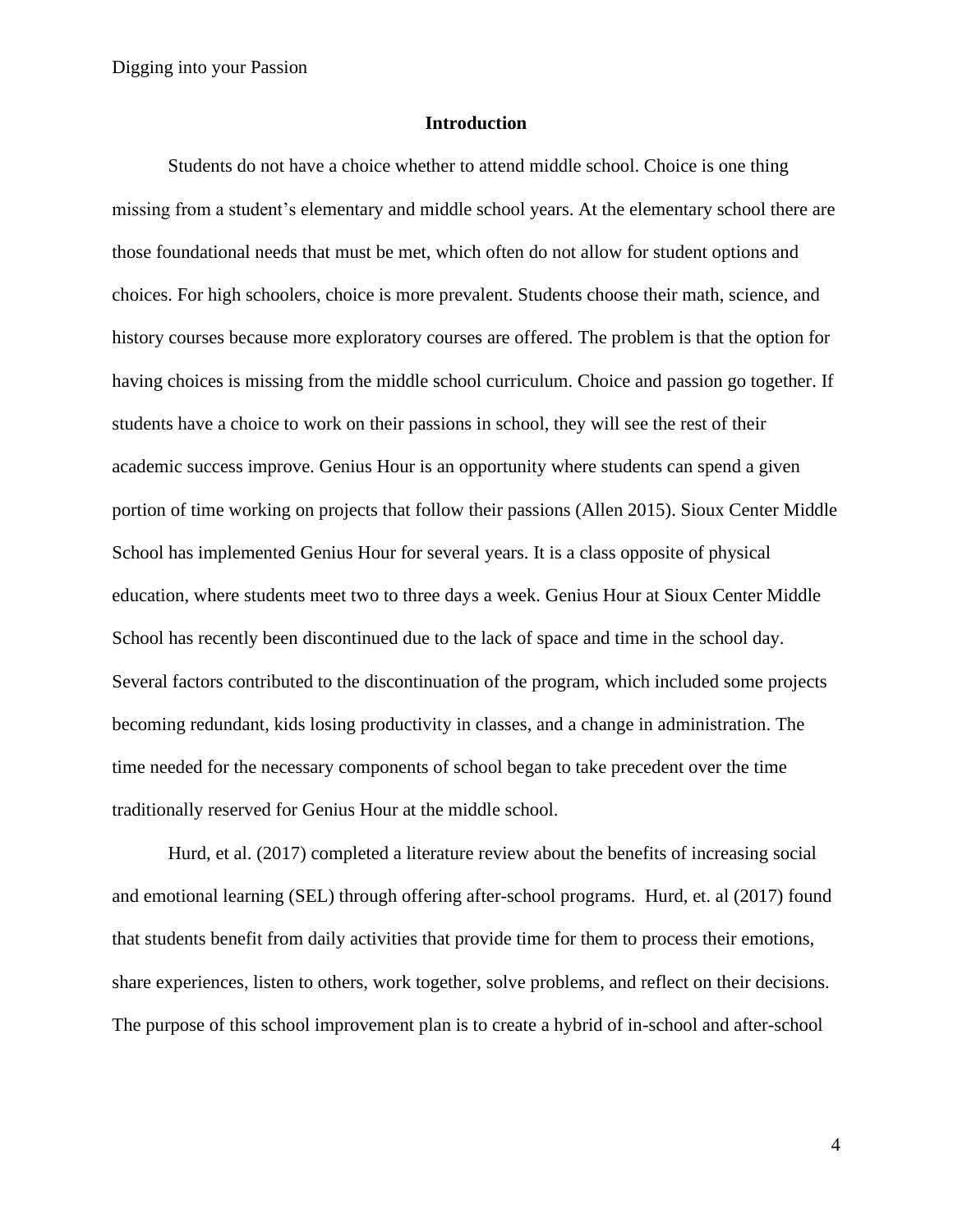clubs that provide students an opportunity to dig into their passions while expanding upon their academics in a unique way.

This literature review examines research-based peer reviewed articles within the last ten years that focus on the need for reform within education. The main topics included in this literature review include: Genius Hour, motivation and choice, clubs, and school connectedness. The keywords used to research the topic of Genius Hour and passion clubs were school clubs, student motivation, school connectedness, and genius hour. The topic was narrowed down into four subtopics by reading peer-reviewed articles on Genius Hour first and using subtopics and keywords to see the need for further research.

The literature review supports the schools' improvement plan by sharing the implementation strategies of Genius Hour and its benefits. Through Genius Hour, student projects have led to deeper questioning and understanding of topics of value to students. School clubs have mirrored Genius Hour as an extension of deeper learning that has become student driven with support from teachers and other school staff. The literature review will share the findings of the research on the need for an increase in motivation and school connectedness among middle school students.

#### **Literature Review**

For many years, the main focus of schools has revolved solely around academics, but within the last ten years, schools have begun to incorporate social emotional learning skills that aim to encompass student connectedness, choice, passion, and motivation. With the implementation of the social emotional skills (SEL) in the school setting, research has expanded upon the benefits of including Genius Hour and school clubs as a tool for improving student's SEL skills.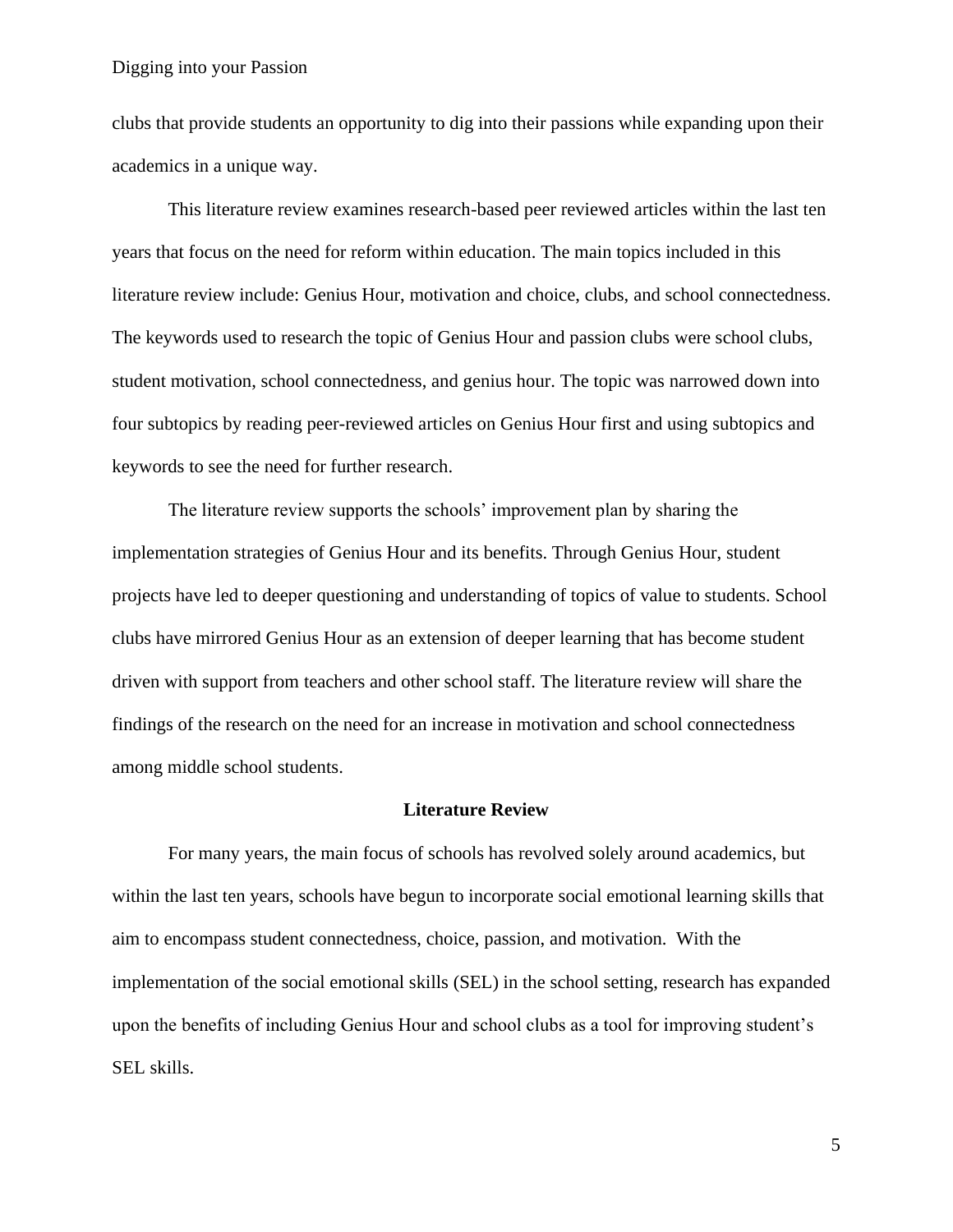### **Genius Hour**

In the last ten years, research has documented the impact of Genius Hour as a tool for improving student's SEL skills. In a literature review on how Genius Hour has created change in education, Coke (2018) defines "Genius Hour as a time set aside in class for students and for teachers to follow their own questions and curiosities" (p. 26). Genius Hour is designed as a time for students to not work specifically on math, writing, or science, but instead to put knowledge they've gained from those core classes into a project that drives them to become lifelong learners. Research about how the Genius Hour truly works, Allen (2015) writes, "[Students] pose a question, research it, and create a vehicle to share their project with the greater world" (p. 25). Genius Hour is not vastly different than inquiry-based learning or project-based learning (PBL); however, with Genius Hour, time in the school day is set aside by a school district or building just for Genius Hour rather than activities happening in a content-area classroom (Allen 2015).

Similar to other PBL, Genius Hour calls for an environment with sufficient space. Robinson (2018) uses the term "makerspaces" to describe the place where Genius Hour is happening. Makerspaces are defined "as a physical location where students have the opportunity to explore their own interests, learn to use new tools and materials, and develop creative projects" (Robinson, 2018, p. 18). Some students may need this space for the creation of their projects, but others do not need a large physical space. Giving students the needed time and space for creative projects is worth it as it leads to purposeful learning and mastery of content (Robinson 2018).

Genius Hour seems to leave teachers out of the equation, but it needs to be remembered that this time is not about teachers. Researching engagement in Genius Hour, Allen (2015) examines how teachers can become redundant during Genius Hour. Just as it takes creativity and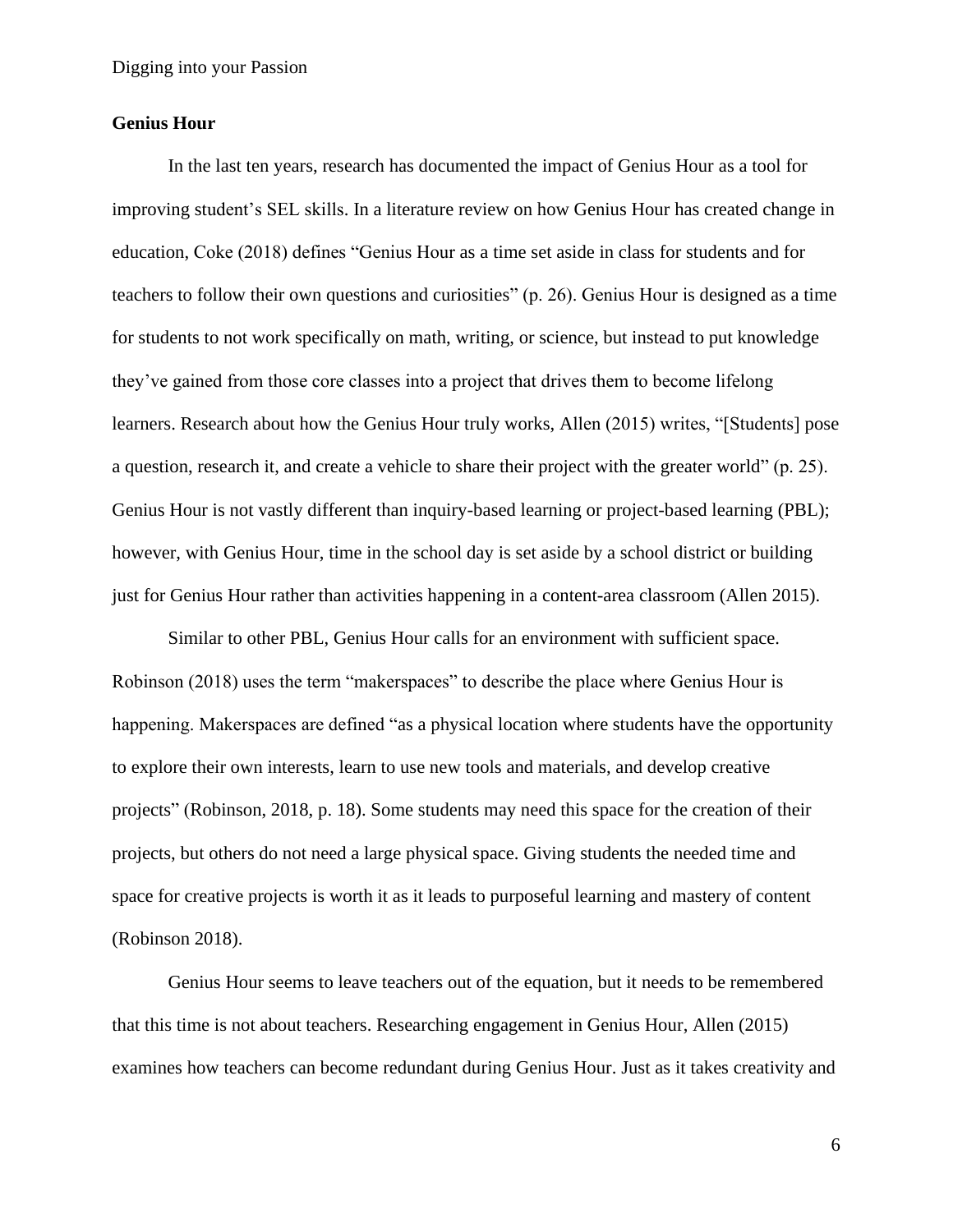passion from the students, teachers need that same level of passion and creativity to promote Genius Hour. In research on Genius Hour and student success, Aysenur et. al (2016) describes three groups of teachers when trying to promote Genius Hour: the "that's awesome" group, "that sounds great, but …" group, and the "that's crazy" group. A level of buy-in needs to take place to get Genius Hour promoted and with this buy-in comes responsibilities from students, teacher, parents, and administrators. Once that buy-in happens, Genius Hour can become part of your school curriculum and schedule. A fifth-grade teacher who put Genius Hour into action after years of research expressed that she had to put all her fears and doubts of losing instructional time away to implement Genius Hour. Once she did that, she found that Genius Hour deepened student's thinking skills and that the depth of student learning was worth the loss of a specific amount of time in the school day (Katrein 2016). Coke (2018) researched how Genius Hour has enhanced teachers' abilities beyond the core curriculum. Coke (2018) found that Genius Hour has helped to combat teacher burnout as it leads to finding the intrinsic meaning behind what teachers do. Genius Hour leads to giving up some classroom power in exchange for student-led projects and provides a level of autonomy. This was seen through Robinson's (2018) research on the autonomy given to students during makerspaces. Robinson (2018) found that as teachers mentor students, the students begin to develop leaderships skills and techniques. The makerspaces give a space for Genius Hour to thrive because of the environment students and teachers create.

As with all PBL and inquiry-based learning in the school, Genius Hour is not without flaws; it is still in need of more significant research. For example, the book *Inquiry and Innovation in the Classroom: Using 20% Time, Genius Hour, and Pbl to Drive Student Success* by Juliani (2014), Aysenur et Al. (2018), researched how the implementation of Genius Hour has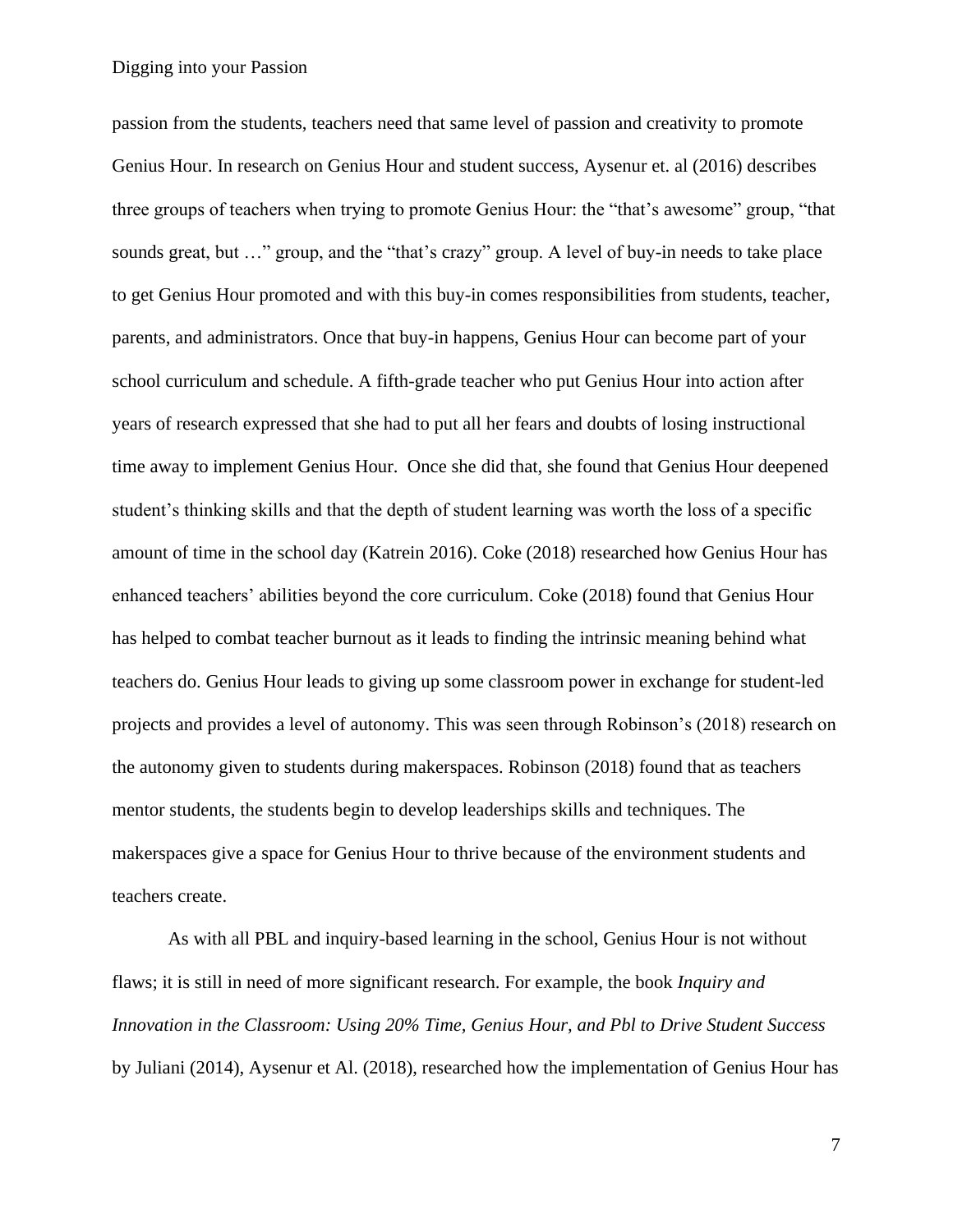been used to address issues within schools. Aysenur et al. (2018) raise the question of whether using innovation and inquiry should be the only solutions to problems in a school. Reviewing and examining this research challenges researchers to think critically about all elements behind new approaches to inquiry-based learning such as Genius Hour. The lack of quantitative research on Genius Hour is a limitation of this topic. Further data is needed regarding Genius Hour's impact on academic achievement.

#### **Motivation and Choice**

Seeking drivers for student motivation has been a long process in education. Motivation is different for every person and group, but it is something everyone needs to succeed in their desires. The desire to learn is often rooted in one's social representation. Researching how deeper education programs can create deeper engagement, Koshkin et al. (2018) defines social representation as "a stock of values, ideas, beliefs and practices that are shared among the members of groups and communities in course of interpersonal communications" (p. 317). Koshkin et al. (2018) notes it could be any of the values, ideas, beliefs, or practices that students must increase to increase their motivation; "certain social representations of students about education should influence their behavior and create certain incentives and motivations for continuation of education" (p. 317). Teachers strive to recognize student motivational differences to encourage and enhance the motivation of students whose social representation is less inclined toward academic learning.

Research suggests that student choice is an element that increases motivation and drives student's desire to succeed in school. For example, in a mixed method study using both quantitative and qualitative data, Allred et al. (2020) researched the effects of student choice on motivation. After noting that students found teacher-assigned texts to be "boring, irrelevant, and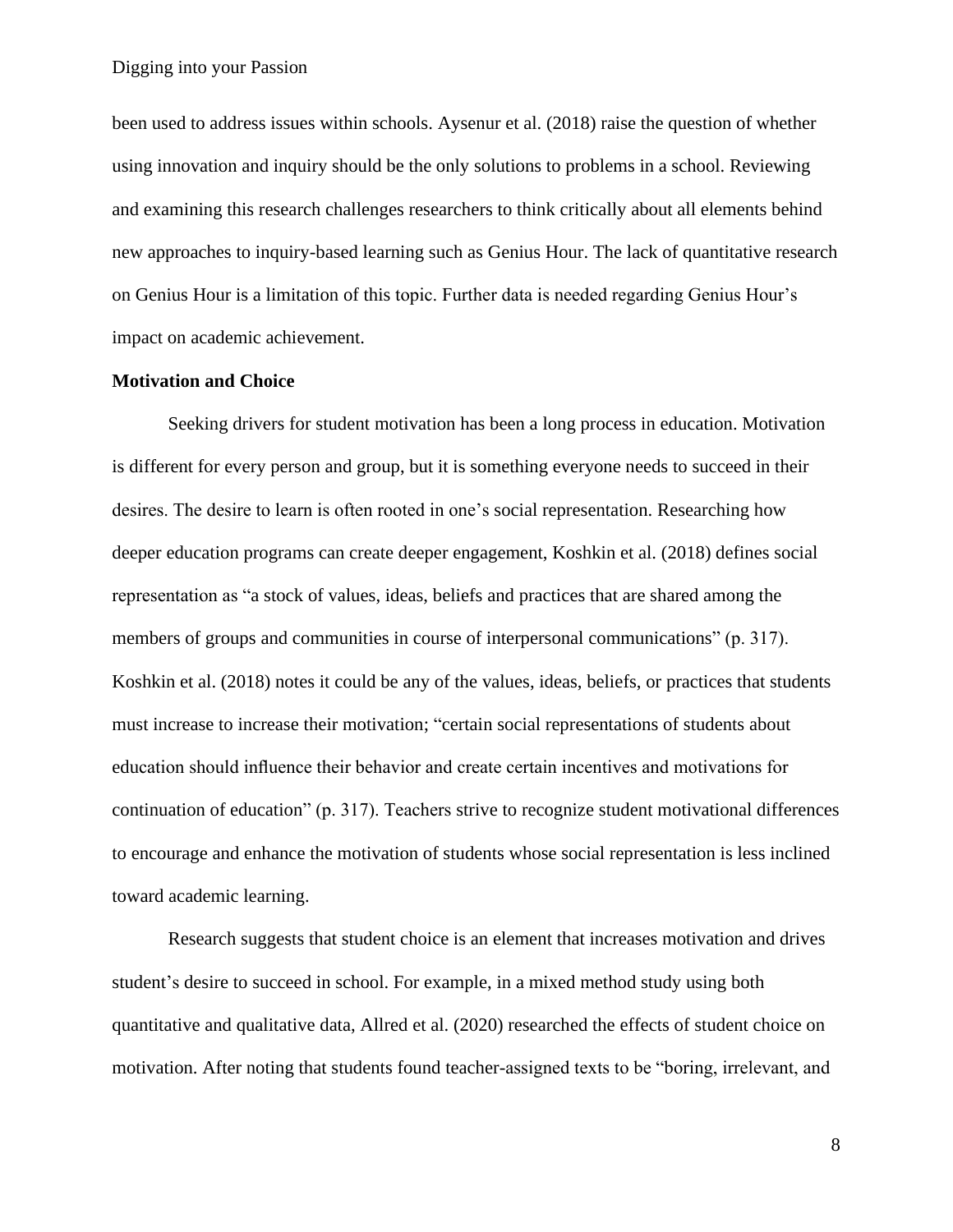difficult to understand," the group of researchers decided to study "what would happen if students got to decide what type of literature to encounter" (p. 27). In an eleventh-grade class that had become increasingly diverse, the results from this study showed a positive impact on the students in terms of motivation. There were fifty-three students in this study used to create two different research groups, and the groups were divided into two subgroups. Group A had twentyeight participants with twenty male and eight females, while group B had twenty-five participants with fifteen male and ten females in their group. After completing a survey, students were given texts that fit their own reading desires which evidence showed, was a huge benefit for the students. Through the use of choice, student motivation increased along with the student's assessment scores.

Motivation to attend and work hard at school is not the same as someone who does not have any motivation. A common thread missing from the research from Allred et al. (2018) was the component of students who simply did not like school. The research showed that students were lacking a certain level of motivation. What the research didn't show was the desire or motivation one had for attending school regardless of choice. Walking in the door of the school and attending classes can be affected by factors such as choice, but other factors not reported were family values, access to the internet, along with other factors that could be impacting student learning.

#### **Clubs**

After-school clubs or activities have often been implemented to build SEL skills. After researching the different strategies used to benefit SEL development, Bailey, et. al (2019) claimed that educators gain a better understanding of students and their behavior when they begin to recognize how toxic stress can affect their emotions and ability to function. With so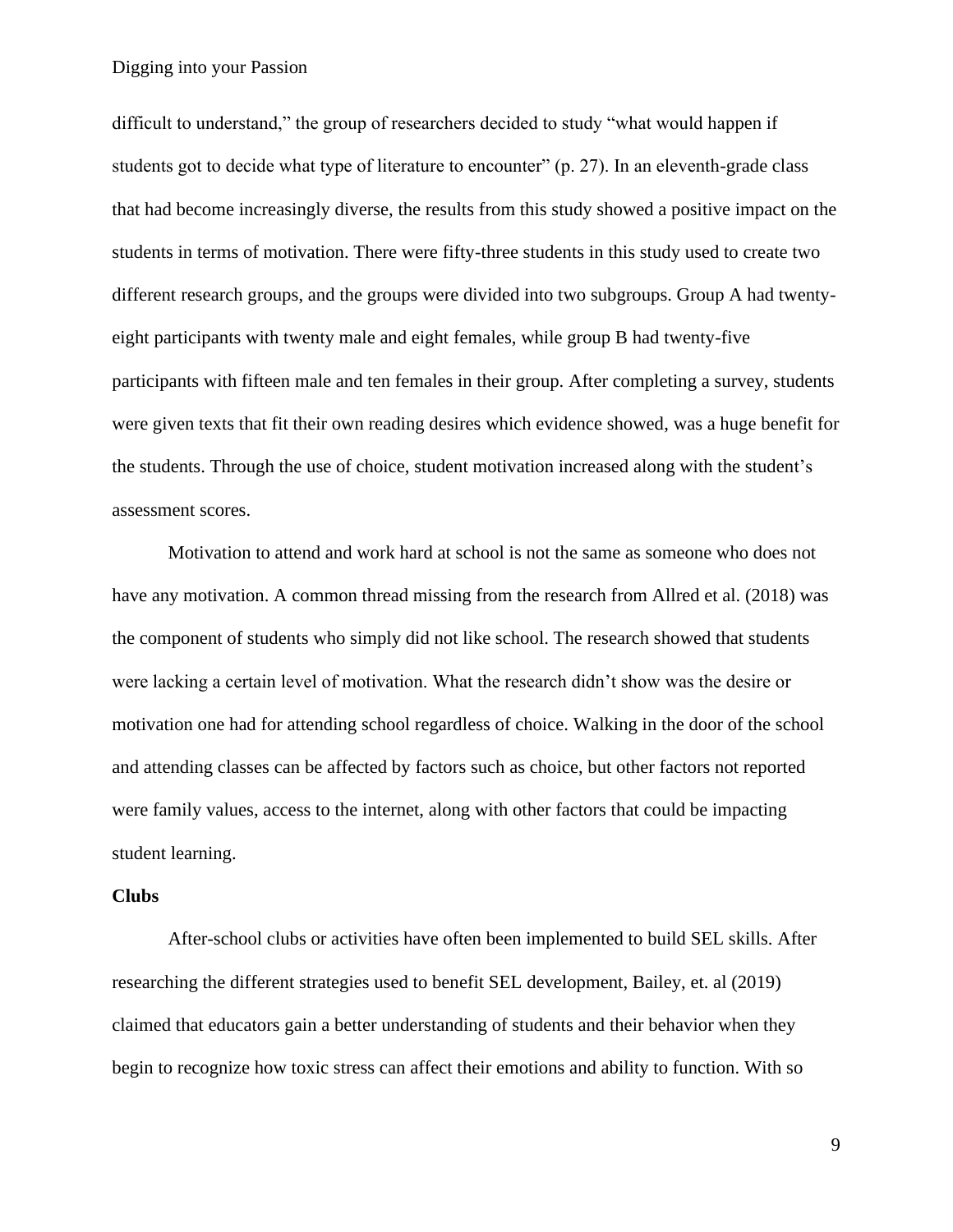much of the day centered around activities that are deemed stressful to some students (e.g. reading, writing, math, and more), clubs that promote a growth in SEL have been found to be of benefit to students. Two professors studied the effectiveness of SEL-focused after school programs. The qualitative study accounted for attendance variables because of the nature of after-school programs not being mandatory. Many students who signed up for the after-school program had a strong desire to attend. This strong student desire to attend led to a non-curricular program that implemented SEL-focused after-school program that was successful. Lead researcher and professor Noelle Hurd, (2017) says,

Out-of-school settings, such as after-school programs and community organizations, are natural sites for social and emotional learning (SEL) interventions. Because these programs and organizations do not have schools' curricular demands and often have broader developmental goals and missions, they can focus on SEL skills and outcomes to a greater extent than schools can (p. 96).

Not all clubs occur after school. They can occur at different times within the day with some clubs being embedded into a school curriculum. This does not mean that the club is more educational or takes away from the necessary SEL tools being implemented. Clubs that are embedded into the school day have been shown to give students a break from their typical schedule to work on SEL targets. Through a mixed-method research study on how career programs help students find their way and dig into their own passions, Broadbent et al. (2012) examines the benefits of clubs within a school's daily schedule. The research study surveyed 273 participants that were divided into focus groups and qualitative data was collected through interviews. The findings of this research study showed that students who participated in the school-sponsored clubs had stronger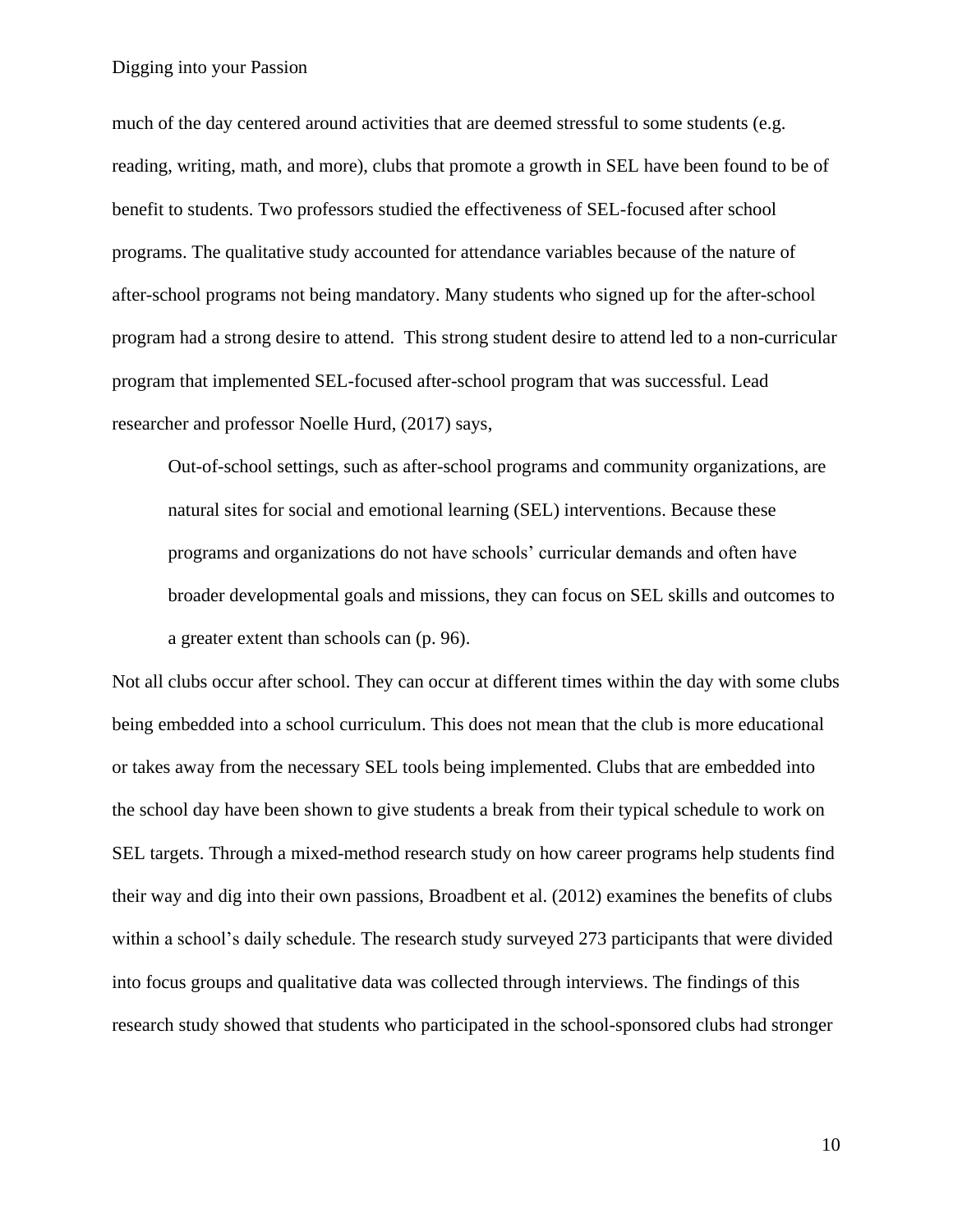ties to the school, had a higher priority toward academic learning, developed stronger SEL skills, and had improved academic skills.

Learning through after-school clubs occur in different ways and styles because no two students are alike. Casey (2012) conducted a qualitative study on multimodal learning clubs to discover the effect of learning individually vs. collaboratively. The survey was conducted through a middle school health class that was changing its curriculum to incorporate more student choice and collaboration. Research data was gathered to identify the benefits of student learning through student collaboration. Surveys from the twenty-four students in the study showed that student choice in choosing texts, working in groups, and student-to-staff relationships had a positive correlation on student motivation. Students reported that when they worked in collaboration groups with their peers, they felt more motivated learn, a deeper engagement in what they were learning, and enjoyment towards learning. Collaborative group work led students to further engagement in the content and improve student learning success.

One of the biggest gaps in research in terms of school activity participation is between students with disabilities and those students without disabilities. Coster et al. (2012) conducted a mixed method research study on the effects of participation in clubs for students with disabilities compared to students without disabilities. The study consisted of 576 students with an average age of eleven. The students were broken into two groups between elementary and secondary ages. Surveys were administered to the students' parents to see the comparison of five activities in which students participated. The activities examined were classroom activities, field trips and school events, school-sponsored teams or clubs and organizations, getting together with peers outside of class, and special roles in school. The findings of this research study concluded that students with disabilities were not nearly as involved in activities compared to students without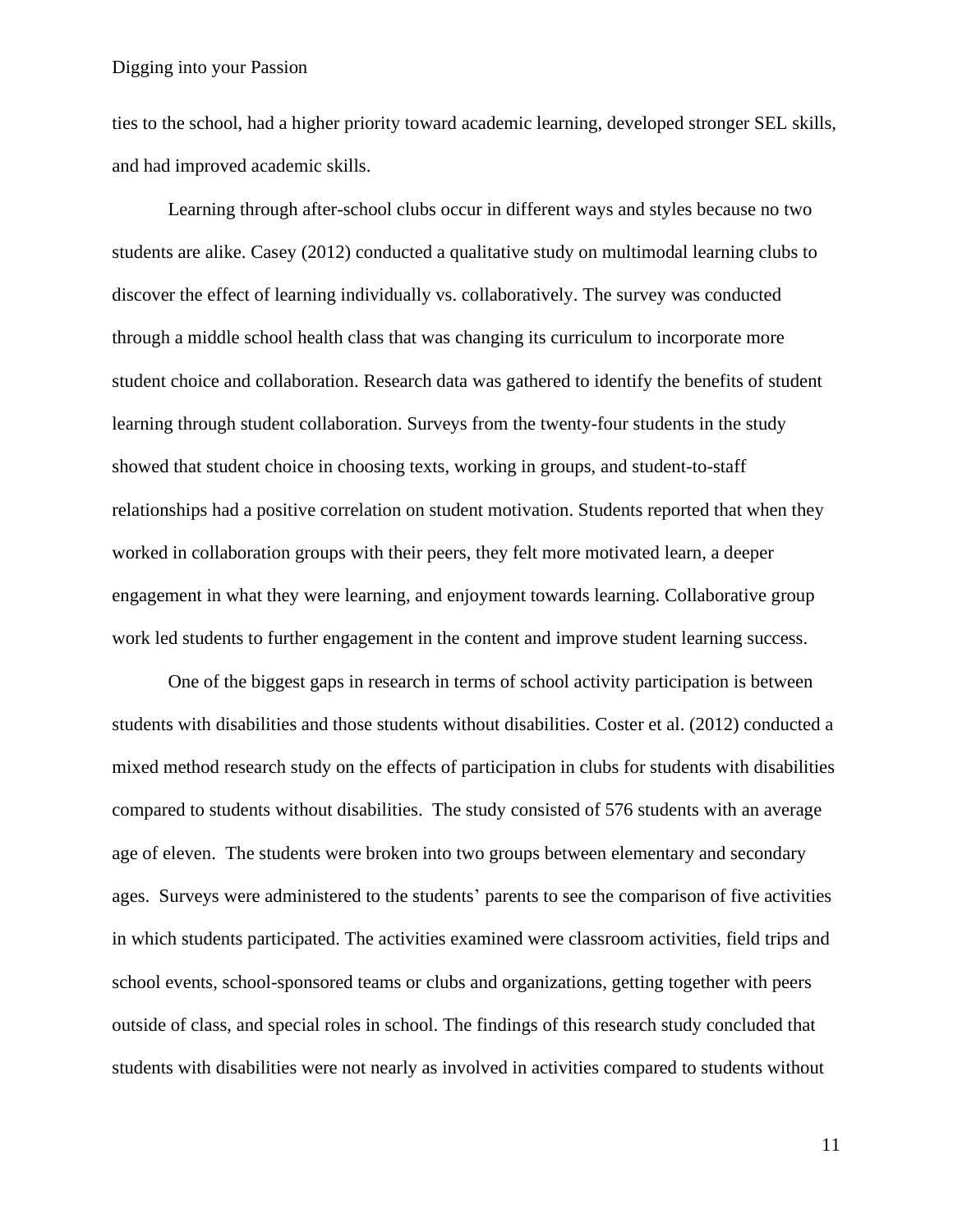disabilities. Across all five categories of research, students without disabilities were more active participants than those without disabilities. After researching the disparity in participation between students with disabilities and those without, Pence et al. (2015) conducted a qualitative research study to discover what types of activities led to the most participation and engagement by students with disabilities. Three types of activities were investigated: school clubs, organized sports, and performance and creative activities. The research findings concluded that school clubs were the highest in attendance by students with disabilities because of the extra need for peer support. It was noted that students who had an established relationship with another peer or adult felt more comfortable trying new things.

As schools continue to change the environment in which learning takes place, the creation of makerspaces is a new place for clubs to grow. As education and technology have evolved, the school environment in which student learning takes place has changed. Researching how a club's environment impacted academic achievement, Ennen et al. (2015) completed a mixed-method study that examined 252 participants to see how trust would be developed, accounting for the environment in which the clubs met, and surveying the groups perceived similarities. The relationships between student trust and the similarities of the learning groups were examined. The theory of environment is discussed as helping to form a level of trust within groups, and as groups began to form, the environment where the clubs met created a level of trust within those different clubs.

The environment a club meets in and the supportive adults in that environment affect all individuals in the setting. Accounting for the environment and the adults in that environment, Pence et al. (2015) researched the importance of getting the right clubs to align students' interests and using an inventory to determine potential clubs for individual members. The use of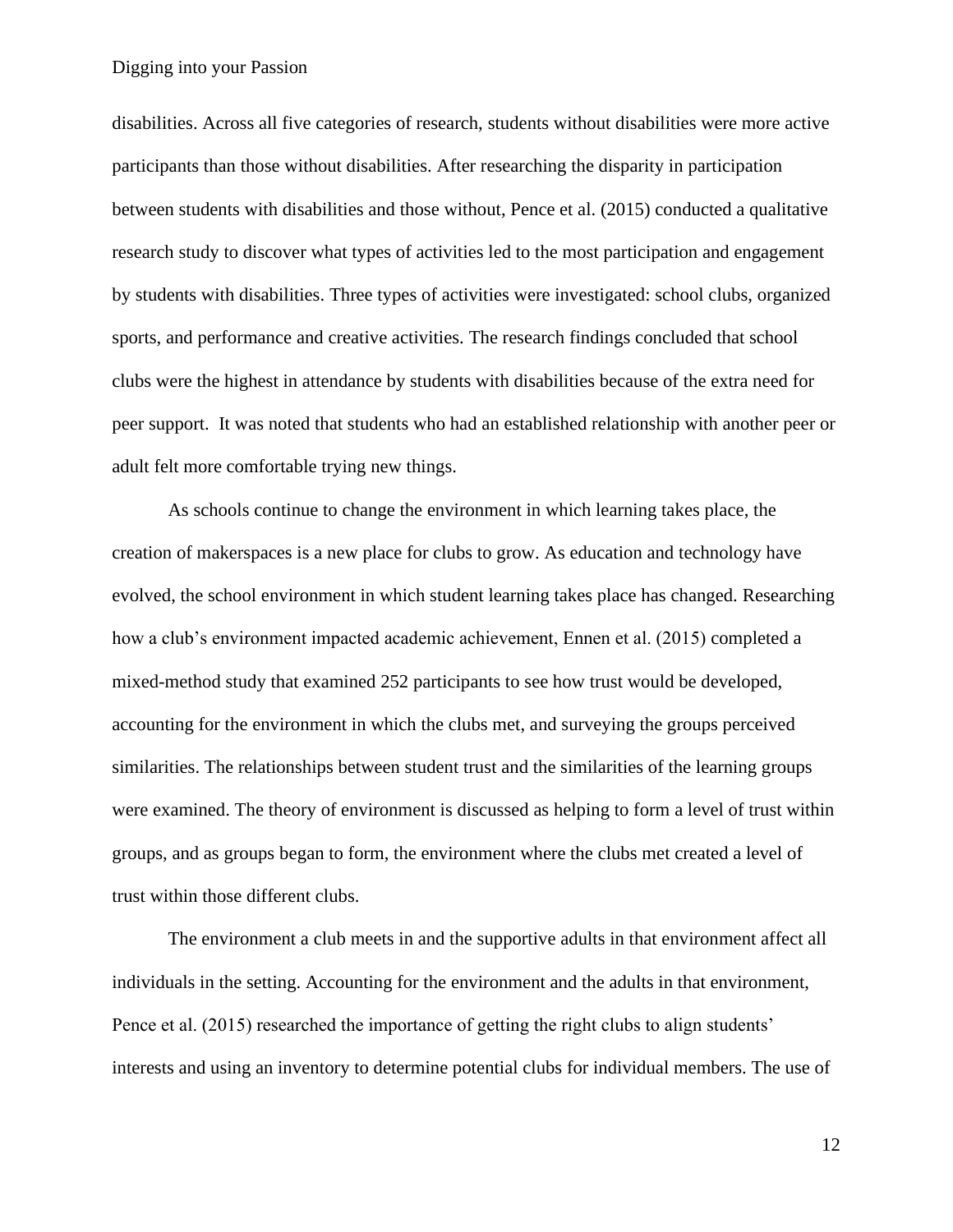interest inventories were found to narrow the list of clubs that matched student interests and needs. One key finding concluded in Pence et al.'s (2015) research study was the issue of student trust between members in a group or club based upon having similar interests and passions. In the research, students completed deep inventories to discover where their interests were so the school could align their interests with members to create a group of similar passions. The inventories were used as part of a qualitative method of study to have a comparison data point. As students were placed into clubs, the data was used to place students into groups associated with their interest that would impact their academic and functional life skills.

Research on how well clubs develop and improve student's SEL skills is still evolving. Some SEL studies and programs being less than two decades old, further research must be completed to have full quantitative and qualitative information. Researching the effects of SEL on academic learning is a key next step in the understanding for the need for such implementation. Through their research on trust and satisfaction within learning groups, Ennen et al. (2015) concludes their research finding that higher levels of trust did have a positive impact on student performance. Waiting for the evaluation and funding to catch up without research could take a while, as SEL has been going on for two decades. Students, teachers, and support staff may be the first ones to act before the research catches up.

#### **School Connectedness**

Through a systematic research study, Chapman et al. (2013) found a correlation between school connectedness and similar words such as community, engagement, attachment, and connectedness. The goal of Chapman's (2013) research was to examine how school connectedness decreased risk-taking behaviors among students. Chapman (2013) included students who were considered as belonging to a team, students with suicidal thoughts or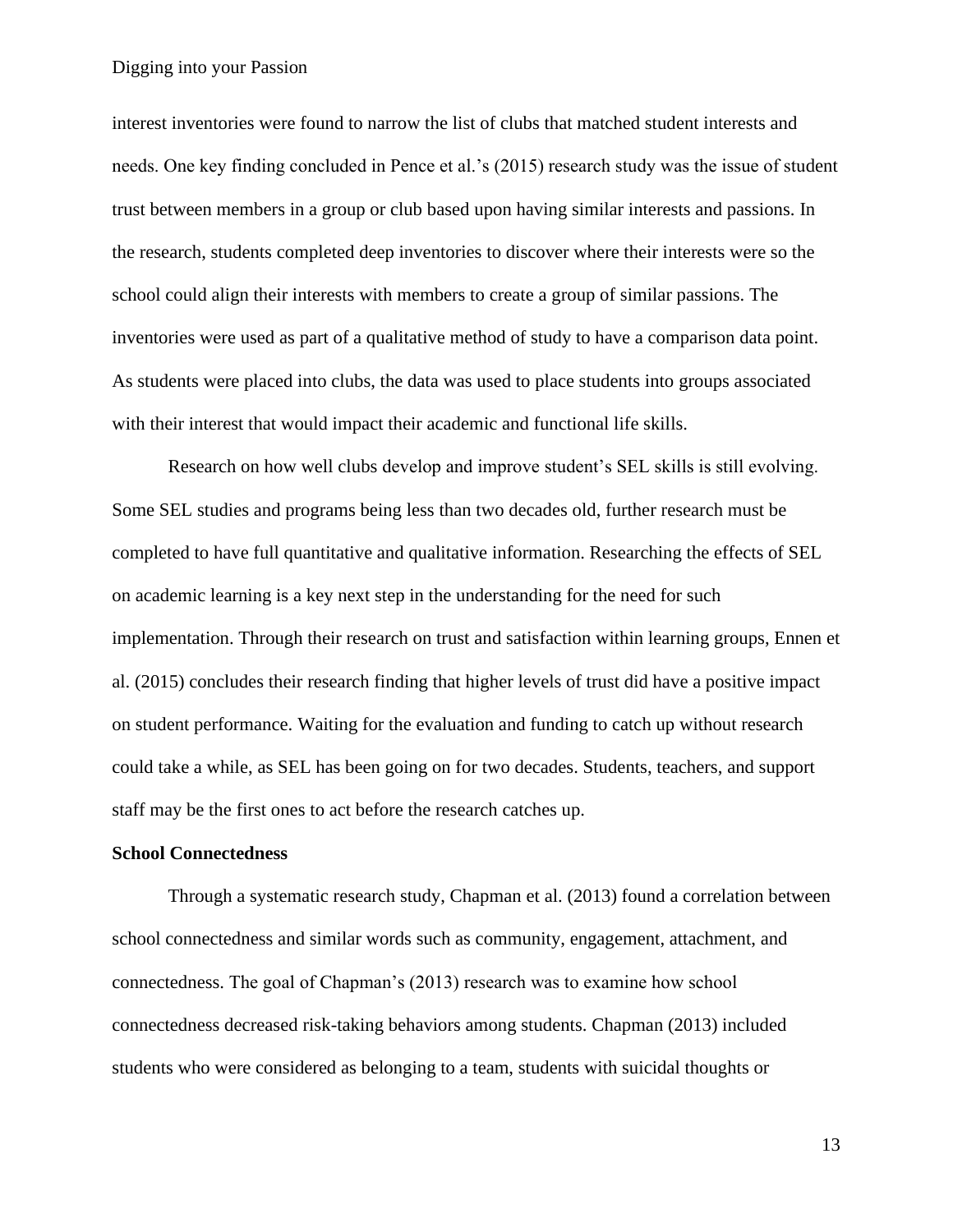emotional and behavioral disorders, as participants in his study. Findings from this research revealed that the students felt connected to the school had fewer negative thoughts and behavioral actions.

School connectedness relates to a student's personal connection with the environment, climate, and staff in a school building. School connectedness stems from research about peer and teacher relationships. Through their research on teams and the effectiveness of being part of a team, Carney (2019) notes the effects that being on a team can have on a student's feeling of connectedness. Carney's (2019) research found that a student's feeling of connectedness increases through group motivation, enjoyment, and energy.

The components of self-esteem, mattering, and wellness are indicators of how connected a student feels in a program or school. Through quantitative research, Watson (2018) found that if school counselors work to incorporate holistic wellness into their routines, students are less likely to participate in delinquent behaviors. Many of the psychosocial feelings that lead to incomplete adult wellness were found and targeted early in the findings of these 254 participants in the research. Researching the different variants in holistic wellness, Watson (2018) studied how middle school students sensed their own connectedness to a school and how it affected their self-esteem.

Watson's (2018) findings were similar to the findings of Marsh's (2018) study on the components associated with the feeling of school connectedness among that students with emotional and behavioral disorders. In the research, Marsh (2018) found that there are differing levels to be addressed within school connectedness. The components of school connectedness include: school bonding and attachment, school climate, and engagement. Marsh (2018) writes, "for students with EBD (Emotional and Behavioral Disorders), the opportunity to access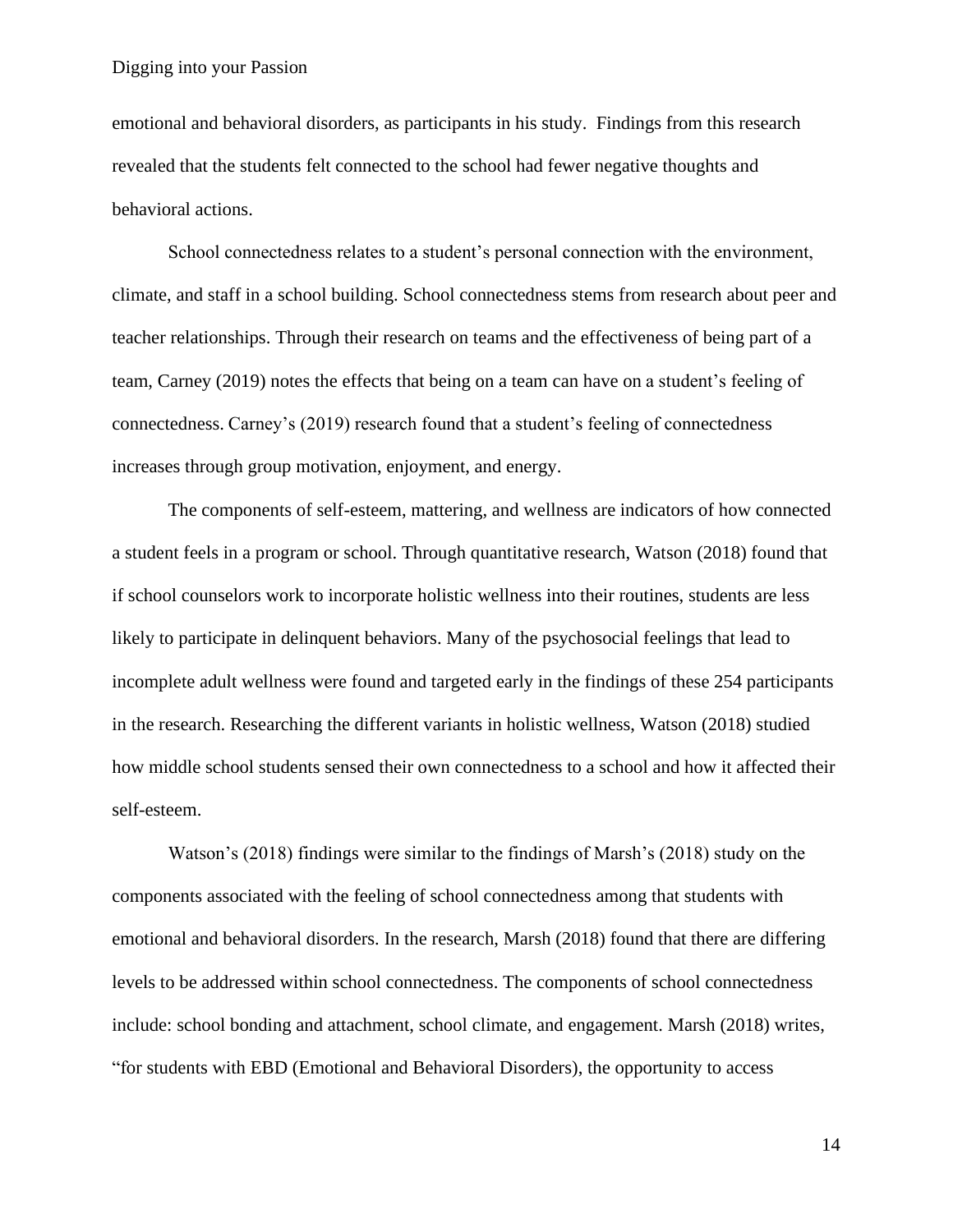afterschool activities hinges on concerns with the structure of the settings and their engagement in problem behavior" (p. 69). So many students with emotional and behavior disorders lose privileges or have their opportunities for after-school programs taken away for extrinsic reasons.

Not only does a level of connectedness apply to students with emotional and behavior disorders, but it has shown to positively affect students associated with risk-taking behaviors. Marraccini et, al. (2017) used a systematic meta-analysis to research three ways in which students were positively affected by their feelings of connectedness to school. A systematic literature review examined students from grades six to twelve and how they connected to their school. Ten of the studies showed that students who experienced a strong school connectedness had a decrease in their suicidal thoughts and behaviors. On average, these students also revealed having positive social and emotional health, rating their level of suicidal thoughts as low. It was noted that students with a high level of connectedness to the school and environment were less likely to participate in risky sexual activities (Marraccini). Marsh (2018) finds that as students establish relationships, they become invested in school and are more engaged in the success of their school.

#### **Need for Plan**

Over the past ten years, Sioux Center Community Schools has seen significant growth among all grade levels. The district has seen an average growth of forty students per year over the past ten years with the 2019-20 school year seeing a growth of ninety students added to the district. While the 2020-21 school year saw an enrollment decrease by two students, administrators believed the decrease was due to the COVID-19 circumstances. As the district grew over the past ten years, student participation in sports and music has not followed the same trend at the middle school level.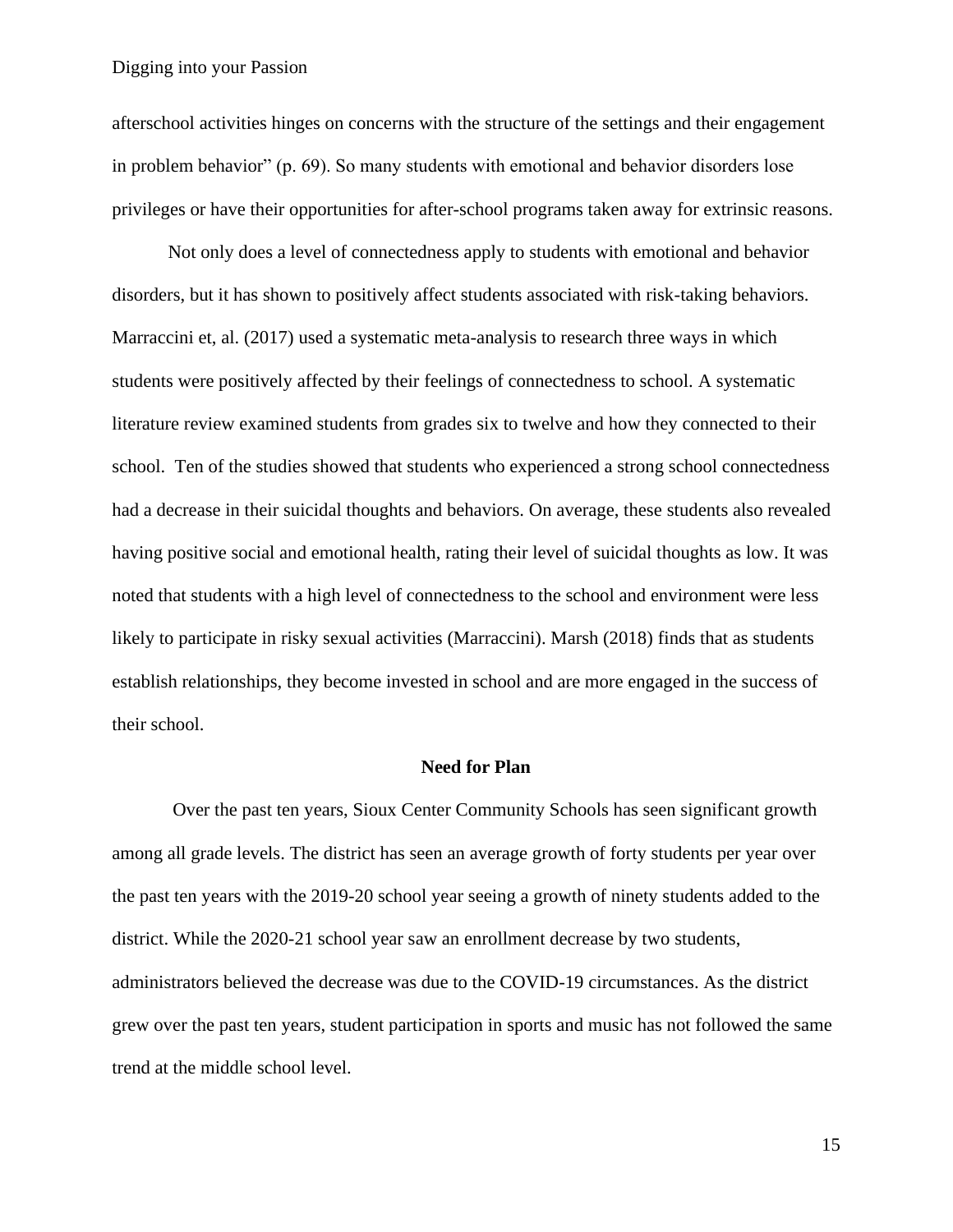As the levels of participation in sports and music stayed neutral, the concern for student connectedness began to be of concern. The school district recognized this concern and administered a survey (Appendix A) to their eight grade classes asking them one big question: "what is currently missing from Sioux Center Middle School?" The data gathered from the survey identified a starting point for discussion on how to build participation, connection, and motivation with the current school environment.

The most common answers to the question of "what is currently missing from Sioux Center Middle School" were "warrior groups", "fifth-eighth grade buddies", and "interactions with other grades". Warrior groups is a combined team of five-six students in grades five through eight. Fifth-eighth grade buddies gives students a peer-to-peer relationship with someone who has experience in the building and allows fifth graders to have a safe person in the middle school. Interactions with other grades is something that does not happen at the middle school level in Sioux Center. With the three answers being the most popular, it was recognized that students don't know other people in their building well which adds to a lack of connection. Through conversations between administration, counselors, teachers, and students it was shown that the best plan would be to add clubs that would align all grades in the middle school. This plan will be used as part of the 2021-22 school year.

#### **The School Improvement Plan Goals**

The goal for this school improvement plan was to increase the student's feeling of school connectedness, improve student attendance, and raise student standardized MAPS (Measure of Academic Progress) assessment scores. The driving force in this school improvement plan was the implementation of Genius Hour passion clubs. Genius Hour clubs were viewed as a way for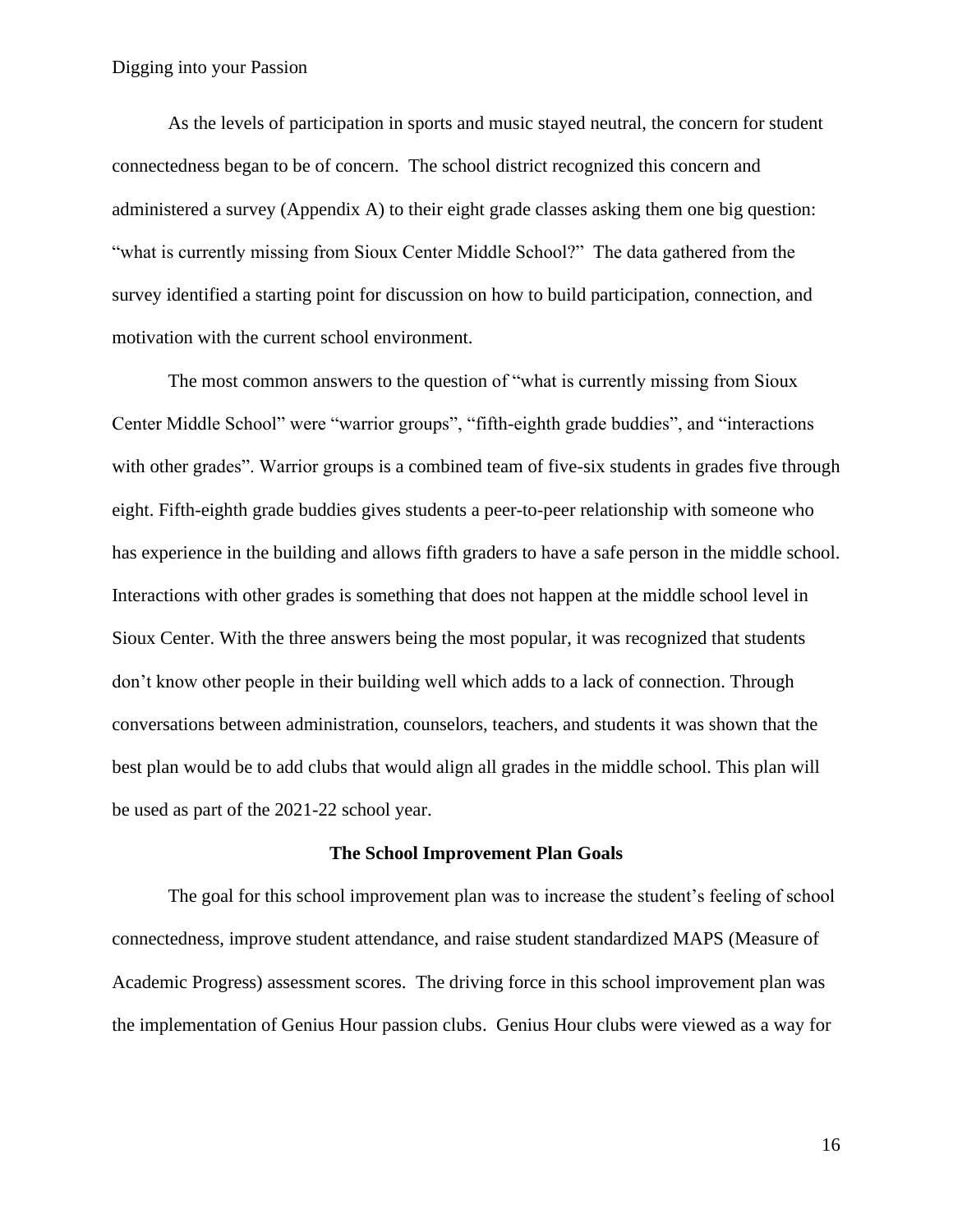students to feel like valued members of the school while their voices were considered to hold value in the school decision-making processes.

A concern of the implementation of Genius Hour was that academic time would be lost during the school week. Reasoning against this concern, was that Genius Hour would incorporate academic content knowledge, increase academic achievement while building student school connectedness.

#### **Plan Implementation**

As part of a study for the school improvement plan, the 2020-21 8<sup>th</sup> graders at SCMS completed a survey highlighting their participation in extracurriculars offered at the school. Of the 93 students who participated in the survey, 38 students were involved in only one or zero of the five sports offered. Similarly, 56 students were involved in one or less music activities. Greater than one-third of students have limited participation in sports and over half of the students have limited to no participation in music. Many of these students are the same students who do not participate in either category.

Watson (2018) researched the importance of school connectedness and its relationship to a student's self-esteem and mattering. The research finds the students who feel more connected to their school have higher academic achievement and less behavior issues. This aligns with the connectedness survey completed by  $8<sup>th</sup>$  graders at Sioux Center Middle School. (Appendix A) Students who have lower participation in music and sports (i.e. scoring a 1 or 0) have lower standardized tests scores and have lower attendance. In the research on school connectedness of Watson (2018), the findings pointed out that positive peer and adult relationships increased academic work which positively impacted behaviors and attendance. Combining extracurricular participation with academic achievement and feelings of connectedness to school, there was one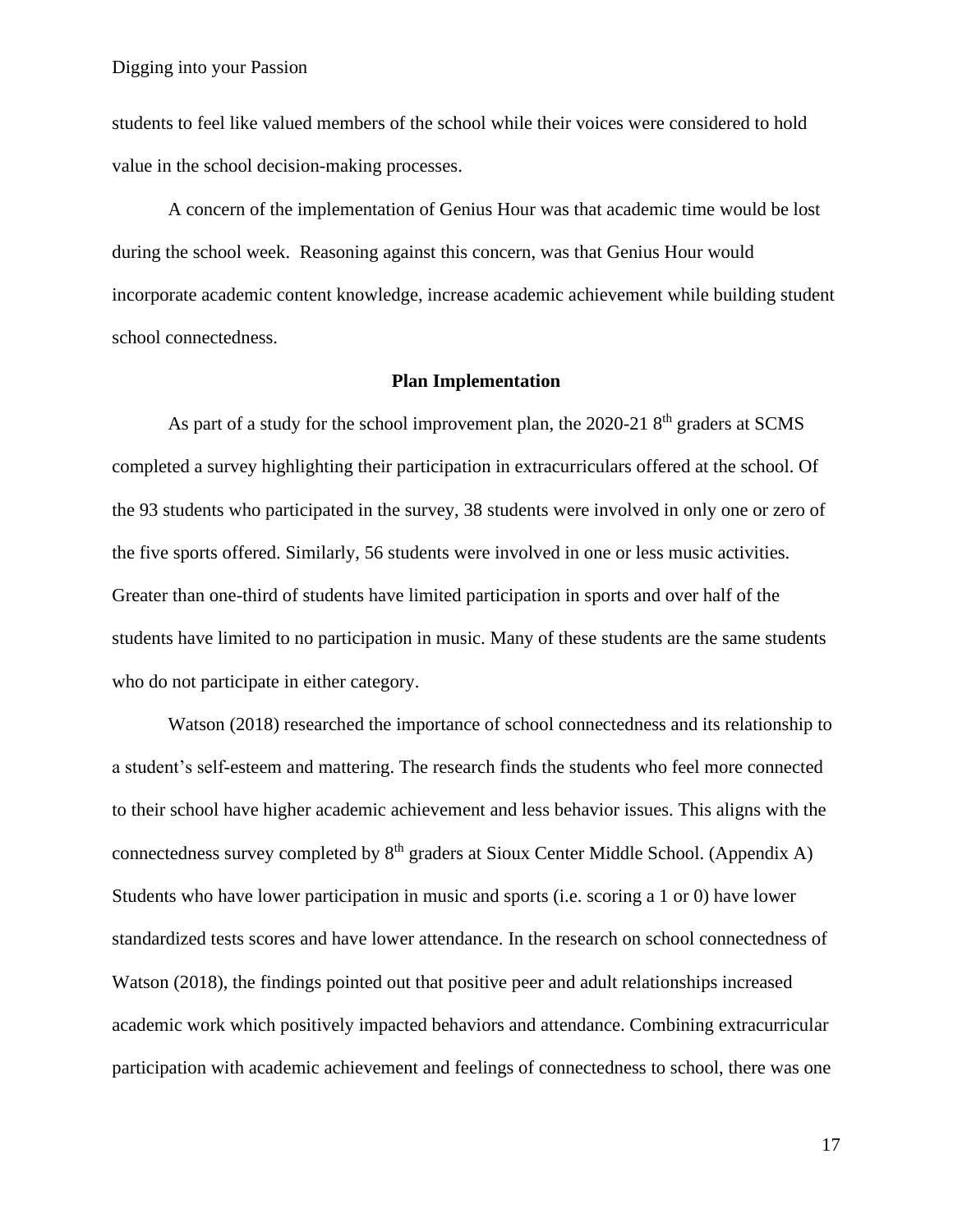more question that SCMS 8<sup>th</sup> graders answered. The question asked, "how do you feel about coming to school?" and students answered on a scale of 0-4, 0 being the lowest and 4 being the highest. Many of the same students with low participation and low success rates answered as not being excited or not feeling strongly about coming to school. Taking the survey data and the research into account, Sioux Center Middle School is implementing school wide passion clubs called Genius Hour to grow school connectedness and give students a purpose for coming to school.

During the last teacher professional development of the 2020-21 school year, the teachers at Sioux Center Middle School gather and discuss what non-academic activity that they would like to host with a group of students during Genius Hour implementation for the 2021-22 school year. The implementation of Genius Hour is led by the school administrator and school counselors. The comments from the teachers will guide the discussion for the various Genius Hour clubs that will be offered to the students. Each student will be assigned a Genius Hour club that interests them. Teachers will be given time to respond to the question "what non-academic activity would you want to participate in and host with students?" This question will be posed by the school administrator and counselors. The data collected will be used to pair teachers with potential project groups. Students will be asked to do a similar survey as the teachers. They will be asked which passion clubs are "most interesting to them." Students will rank all the available choices that came out of the teacher survey with an additional box left for commenting as "other". The results of that data will be used to pair  $6<sup>th</sup> - 8<sup>th</sup>$  grade students into groups with similarly like-minded students and teachers.

In August of 2021, staff at Sioux Center Middle School will read the book "Inquiry and Innovation in the Classroom: Using 20% Time, Genius Hour, and PBL to Drive Student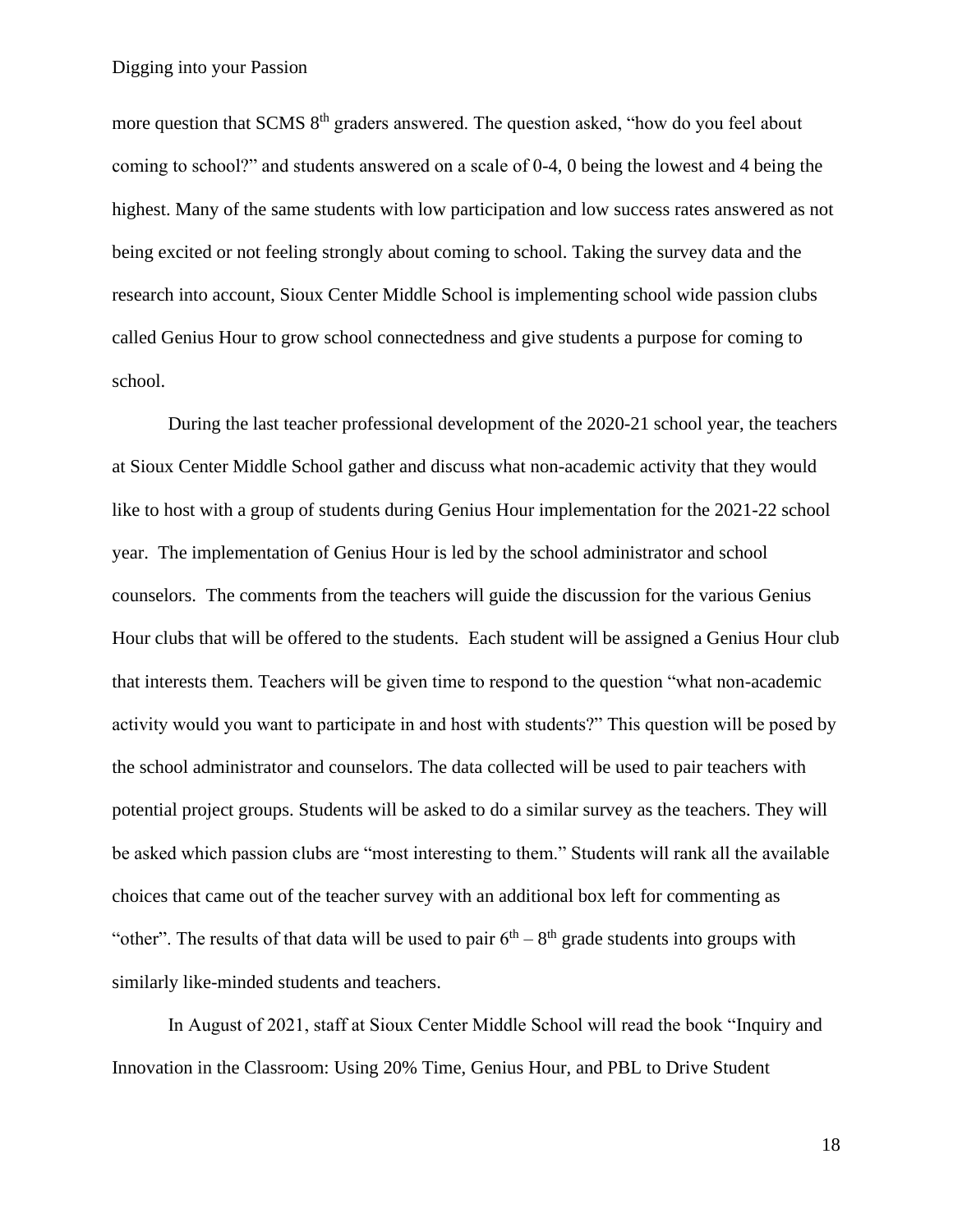Success" (Juliani, 2014). The basis of Juliani's (2014) book is to understand how students will gain new opportunities to be innovative and collaborative while coming up with new project ideas, similar to how Google uses the idea of Genius Hour for their employees.

Sioux Center Middle School (SCMS) has a period of the school day called "homeroom time" where each teacher mentors twenty students in hopes of creating a deeper connection with their homeroom group of students. Additional homeroom time of 1 hour per week will be added to the school schedule to allow for Genius Hour clubs. The students will participate in Genius Hour one day a week for a 45-minute time segment beginning in September until the end of the school year. Every Wednesday, homeroom time will be a seven-minute period for students to complete their morning check-ins and gather their belongings to head to their Genius Hour space where they will participate in passion clubs. In a study completed by Robinson (2018) on makerspaces related to Genius Hour, it is noted that there needs to be an end game in mind with Genius Hour. SCMS will not grade any of the success in passion clubs. The end game will be a product that students produce that can come in any format, such as an event or presentation. On the first Wednesday of the year, students will see the results from their answers to the questions posed in May of 2021 "which passion clubs are most interesting to you". All answers will be given to students and they will rank their top 3. At professional development, teachers will work to group students based on conversations about students' interests, survey results, academic achievement, and behaviors. Prior to the upcoming Wednesday, all students at SCMS will be placed into a passion club.

As noted in appendix B, Genius Hour and passion clubs will be a seven-week introduction period that prepares for the clubs to be running fully by Wednesday, October 13. Sioux Center Community Schools has a full, in school Genius Hour that will run from 9:30 –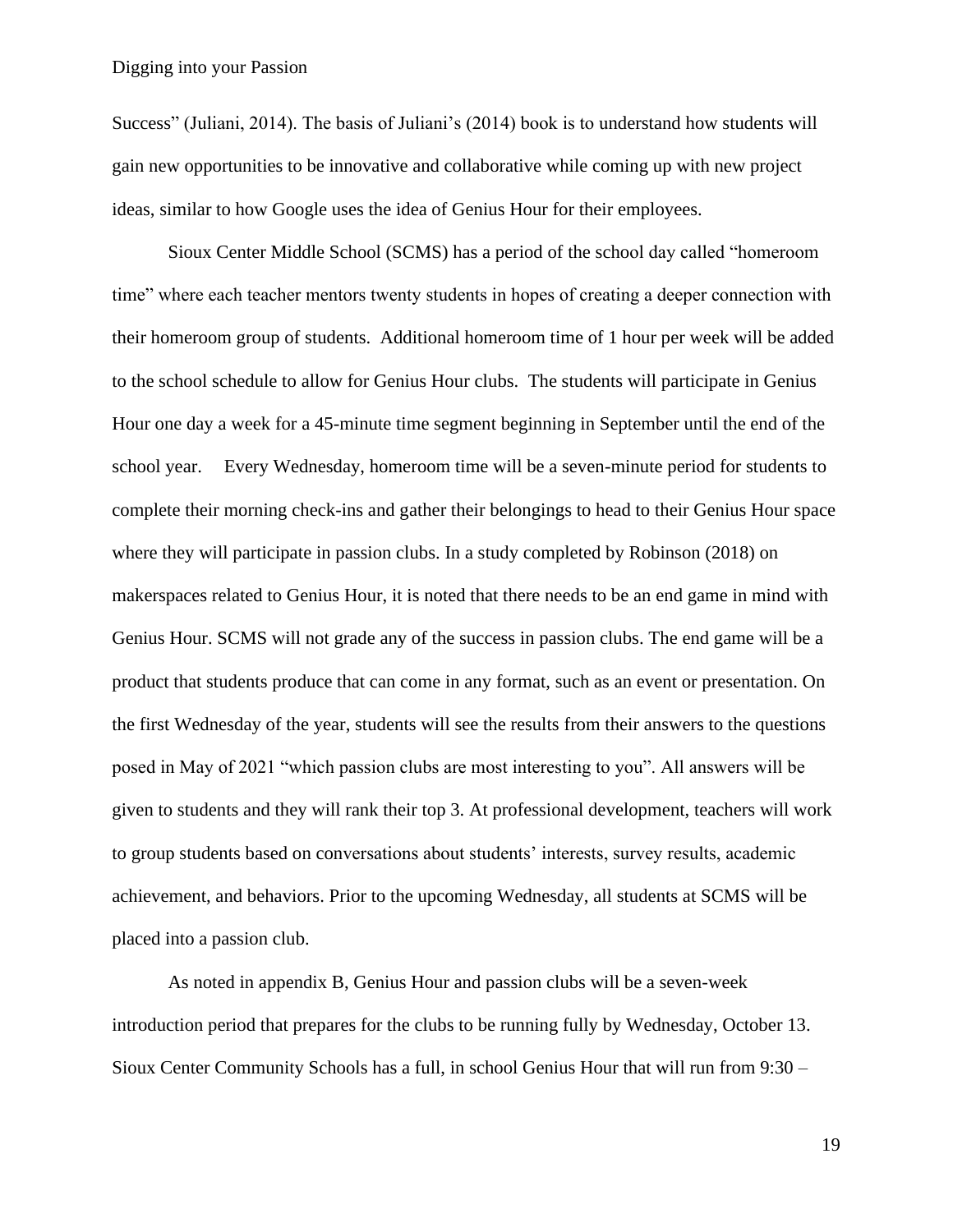10:15 on Wednesdays. That time will be in collaboration with teachers and students leading together. This is not a preparation time for teachers as they will be just as involved with the clubs at this time as students. The time from  $2:30 - 3:30$  on Wednesdays will be run by student leaders with supervision from counselors and paraprofessionals in the building. Robinson (2018) researches the hesitancy of teachers to give up the time needed for their content to give time for Genius Hour. It is noted by the research that this reaches a needed level of autonomy that provides students with an extended level of motivation. Students may not be in their core, content-area classes but they are still using every level of standard that needs to be reached.

Middle School teachers will be given time during professional development on Friday, October 8 to reflect on successes and struggles as Genius Hour continues and passion clubs begin to expand after school. The time after school will not be dedicated to teachers because that time is needed for professional development. Counselors and other adults within the district will be supervisors during that time. The 9:30 – 10:15 period on Wednesdays will be called "Genius Hour" and  $2:30 - 3:30$  will be called passion clubs. The name will continue to evolve as each group names their projects and clubs take shape.

#### **Assessment**

At the beginning of the 2021-22 school year, all Sioux Center Middle School students will complete the connectedness survey in Appendix A. The data will be tracked on a Microsoft Excel sheet to share student data with each grade level teacher, the school counselors, and administrators. Students will complete this survey at the end of the first semester and at the end of the school year. Each student will have a student profile kept confidential with the counselors to track any changes from the survey.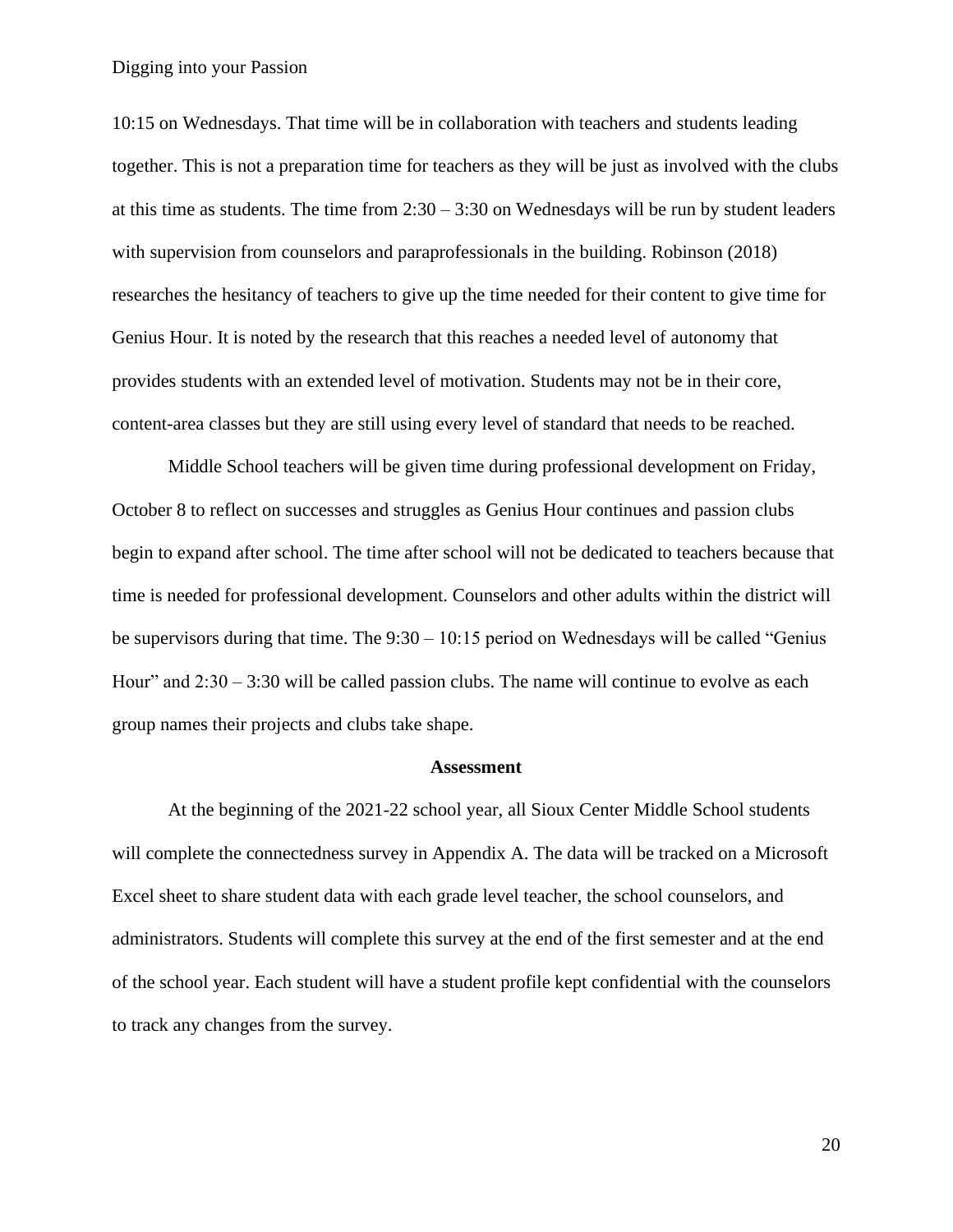Taking mandatory COVID-19 quarantines into account, data will be collected on student attendance from the 2021-22 school year during the implementation of the Genius Hour clubs. The data will consider the attendance of students in grades  $6<sup>th</sup>-8<sup>th</sup>$  grade at Sioux Center Middle School, who participated in the Genius Hour clubs. Utilizing the school's attendance system, Infinite Campus, attendance will be broken down by quarters to compare each student to the previous school year. Changes in attendance, both positive and negative trends, will be added to the student's confidential profile to track how participation in clubs impacts a student's attendance at school.

In the fall of 2021, students will complete the state-standardized MAPS (Measure of Academic Progress) test. Results of these tests are kept in a student profile and held on the Summit Learning platform. The platform tracks student growth and academic progress throughout the student's middle school years. Each student will complete the MAPS assessment in the spring and in the fall of every school year. Each student will have a profile of their connectedness survey, school year attendance, and MAPS assessment scores. The middle school student's profile data will be compiled and charted using Excel spreadsheets and growth by May of 2022. The data will be analyzed for improvements and changes as the school continues to use the plan in future years. Trends in the student data will be identified to identify the effects of the Genius Hour implementation plan.

#### **Conclusion**

Aiming to achieve the purpose of this school improvement plan, creating in-school Genius Hour clubs, SCMS has a chance to be at the forefront of implementing Genius Hour and passion clubs. As education continues to change, SCMS is finding itself in a place where it can implement new parts to the schedule. Implementing opportunities for students to seek out their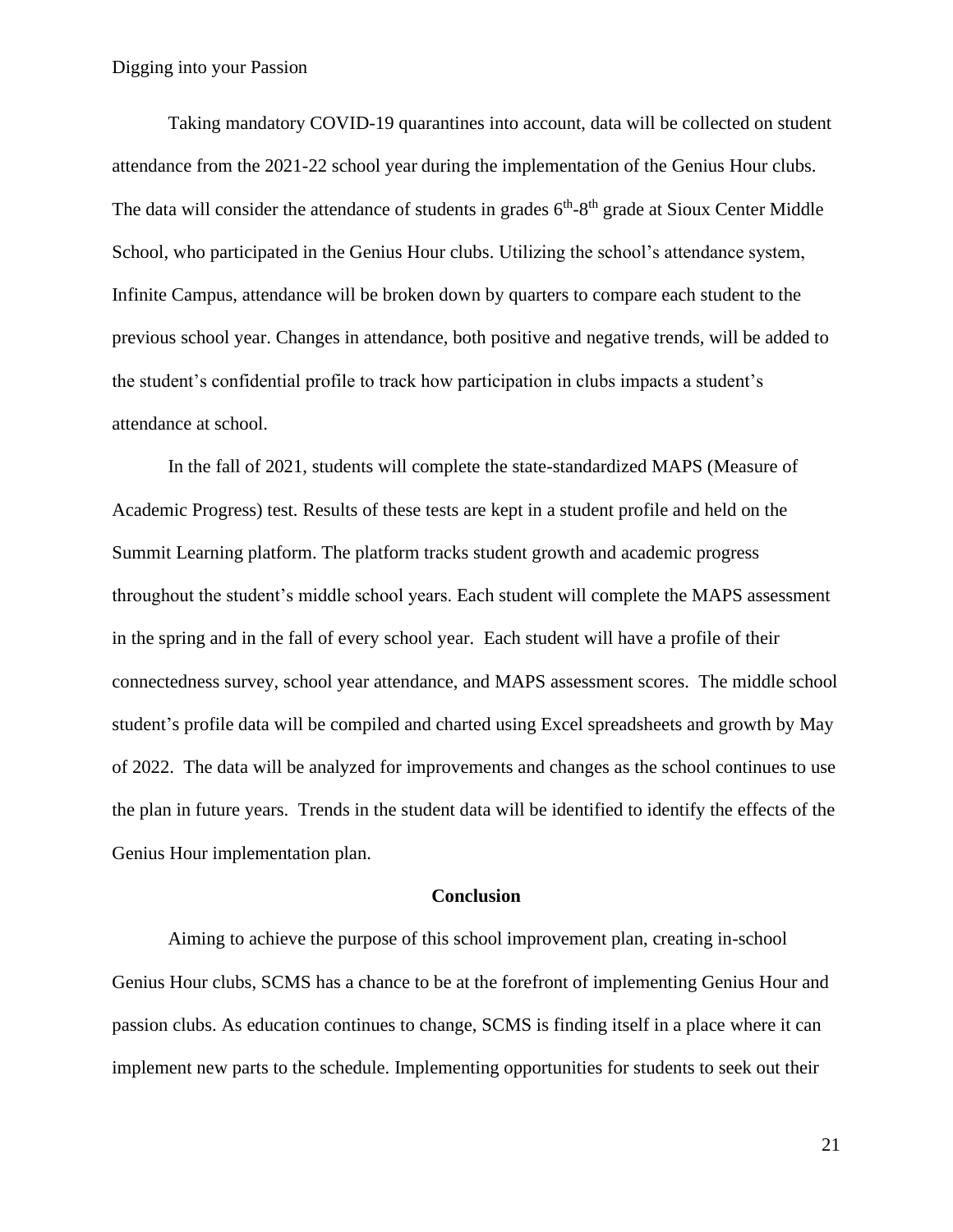passions, ask questions, discover answers, and find motivation for school will all play a role in a successful implementation of this plan.

With the problem at SCMS being a lack of choice in the student's middle school experience, this school improvement plan aims to give students a voice. The success of the implementation plan of Genius Hour will be determined if the end of the school year student survey data, attendance, and MAP assessment scores indicate a growth or increase that aligns to the research on school connectedness. The plan will be evaluated at the end of every year from a student, teacher, and administrative level. Everything the school does will be done through aligning goals of the district, wishes of the students, and be backed by years of research.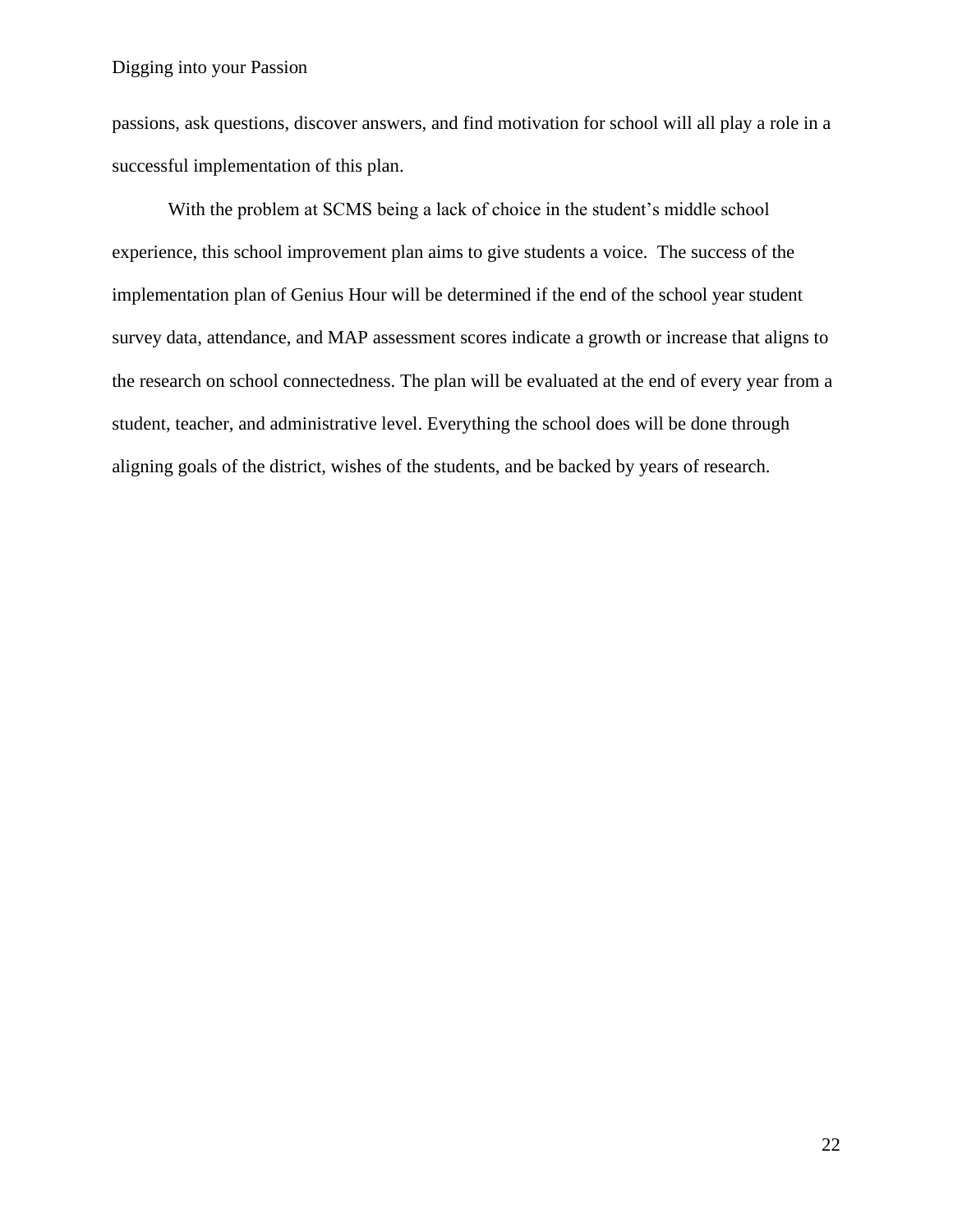# **Appendices**

# *Appendix A: Connectedness Survey*

# How many sports do you participate in at Sioux Center Middle School?

 $0, 1, 2, 3, 4, 5+$ 

# How many music activities are you in at Sioux Center?

0, 1, 2, 3, 4+

How connected do you feel to people in your grade?

- 0 Not connected at all
- 1 I know a couple people. I don't feel they know me.
- 2 I have 1 or 2 good friends. They know a lot about me.
- 3 I have many friends that know me or about me.
- 4 Connected to a strong group of friends.
- 5 Very strong connection to friends and other groups.

## How connected are you to your teachers?

- 0 Not connected at all
- 1 I know a couple teachers. They don't know me.
- 2 I have a relationship with 1-2 teachers. They know a lot about me.
- 3 I have many teachers who know me well.
- 4 Connected to a number of teachers.
- 5 Very strong connection to most/all teachers

How connected are you to other adults at school? (Paras, cooks, secretaries, counselors)

- 0 Not connected at all
- 1 I know a couple "other" adults. They don't know me.
- 2 I have a relationship with 1-2 adults. They know a lot about me.
- 3 I have many adults who know me.
- 4 Connected to a number of adults.
- 5 Very strong connection to adults at school.

### How connected are you students not in your grade?

- 0 Not connected at all
- 1 I know a couple people. I don't feel they know me.
- 2 I have 1 or 2 good friends. They know a lot about me.
- 3 I have many friends that know me or about me.
- 4 Connected to a strong group of friends.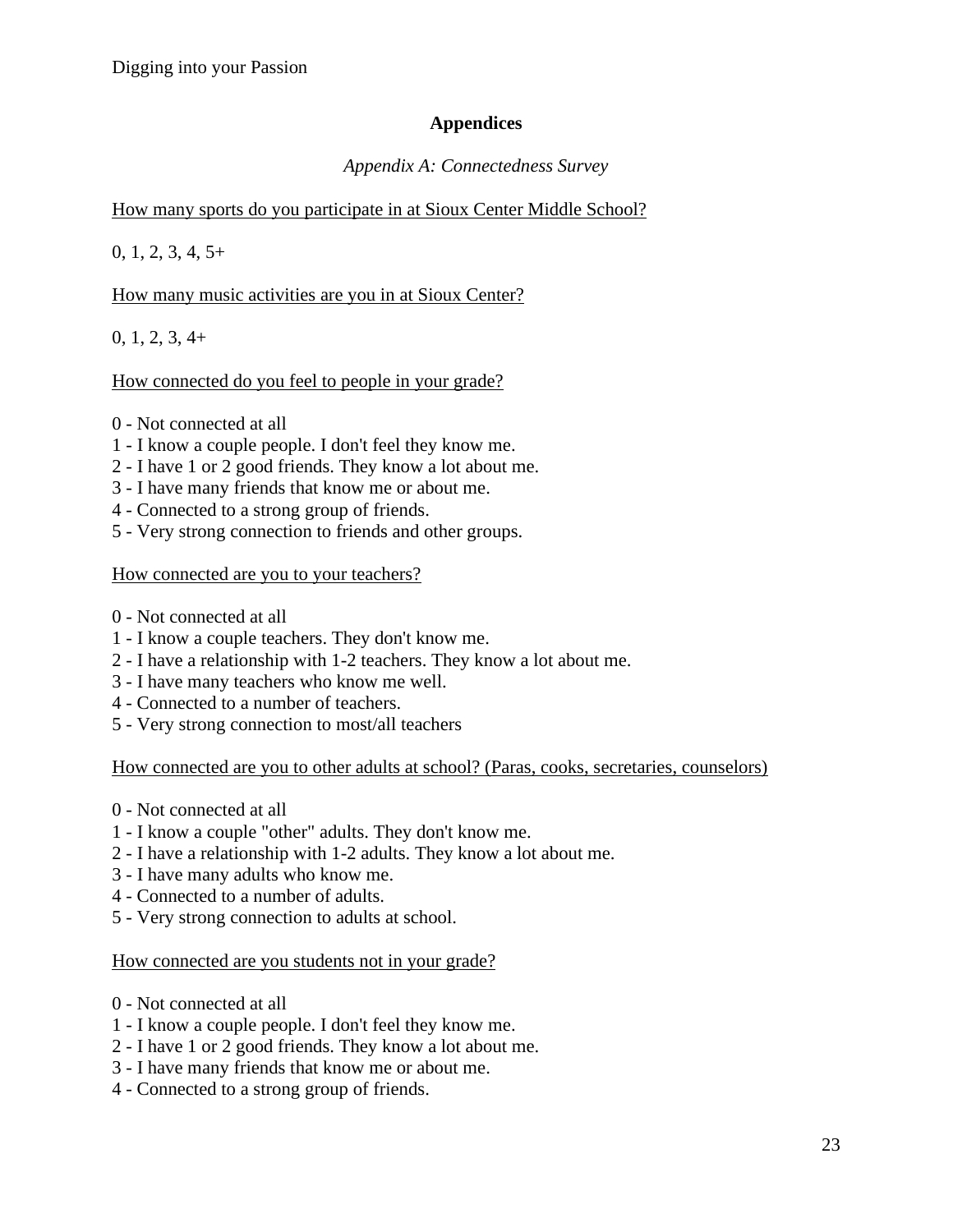5 - Very strong connection to friends and other groups.

## How do you feel about coming to school?

- 0 I cannot stand coming to school
- 1 There's a lot of things I'd rather do
- 2 I come from 8:10 3:20 and it's okay
- 3 I see the value in school and enjoy coming
- 4 I really love school. It's great!

What motivates you to succeed?

Sports/Music, My Parents/Family, Myself, Grades, Not motivated

How would you describe yourself?

Introverted, Extroverted, In the middle

What is currently missing from Sioux Center Middle School?

(Short answer)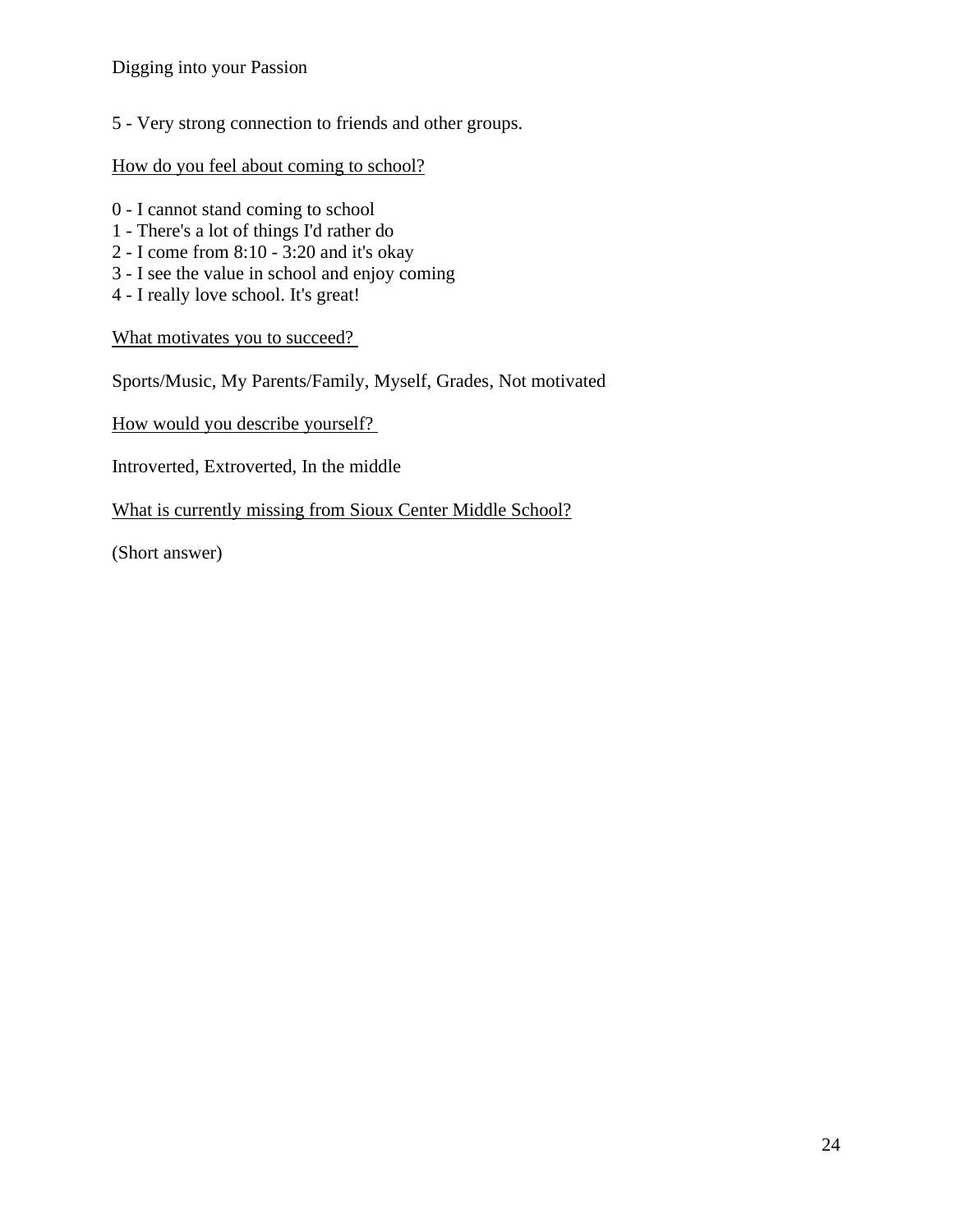| <b>Week</b>        | Completed on this day                                                                                                                                                                                                                                                                                                         |
|--------------------|-------------------------------------------------------------------------------------------------------------------------------------------------------------------------------------------------------------------------------------------------------------------------------------------------------------------------------|
| $1 -$ August 25    | Students complete survey answering the question "which passion<br>clubs are most interesting to you". Must answer and rank at least<br>three choices.                                                                                                                                                                         |
| $2 - September 1$  | Teachers send invitations to the students who were place into<br>their club groups<br>Students attend first meeting during Genius Hour<br>$\overline{\phantom{a}}$                                                                                                                                                            |
| $3 - September 8$  | Teachers and students work together to develop their end goal for<br>$\bullet$<br>the clubs. The clubs will end on Wednesday, April 27                                                                                                                                                                                        |
| $4 - September 15$ | Teachers create a survey questionnaire for students who wish to<br>$\bullet$<br>be club leaders within their respected clubs<br>Students begin naming the group and researching other Genius<br>$\overline{\phantom{a}}$<br>Hour projects that have been completed in schools similar to<br><b>Sioux Center Middle School</b> |
| 5 – September 22   | Teachers announce group leaders and find an adult who can<br>٠<br>facilitate during the professional development period after school<br>Students begin to take roles within the club that they're assigned<br>to develop their own connected piece of the club                                                                |
| 6 – September 29   | Teachers create lists of responsibilities for each student. First<br>$\bullet$<br>major responsibility is finding a mentor who is in a business that<br>is similar to their clubs or groups<br>Students spend Genius Hour researching possible mentors                                                                        |
| $7 - October 6$    | During Genius Hour students make phone calls or Google Meet<br>$\bullet$<br>with people in the industry or people known to have similar<br>interests to their clubs<br>Teachers help to make the connections, but allow students to lead<br>all phone calls and Google Meet conversations                                     |

*Appendix B: Implementation Schedule*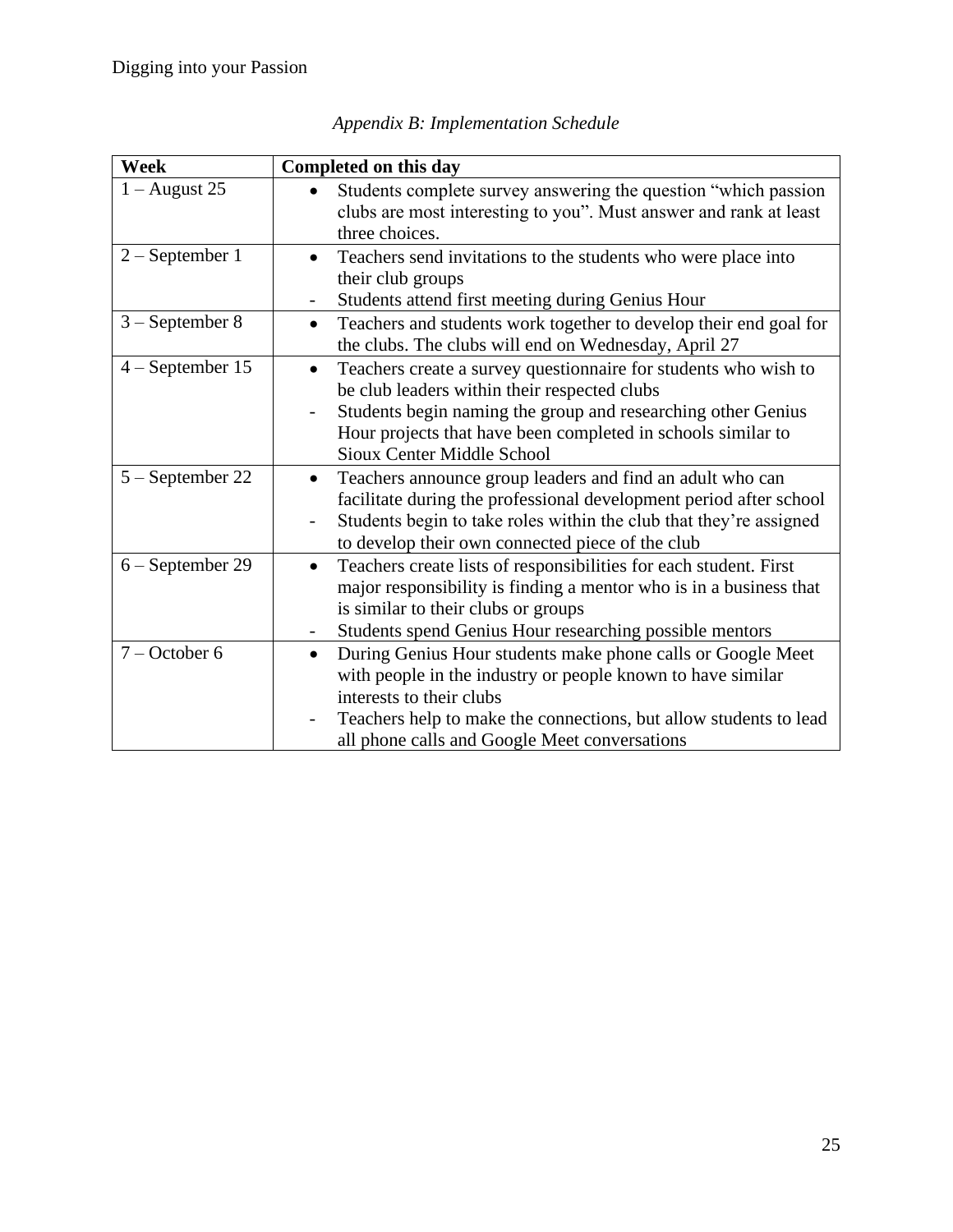#### **References**

Allen, M. (2015). Genius hour makes great teachers redundant: what happens when genius hour really works? one teacher finds out firsthand that the plan to engage students in learning has unintended consequences. *Educational Horizons*, *93*(4), 24–26.

<https://doi.org/10.1177/0013175X15579646>

- Allred, J. B., & Cena, M. E. (2020). Reading motivation in high school: instructional shifts in student choice and class time. *Journal of Adolescent & Adult Literacy*, *64*(1), 27–35. <https://doi.org/10.1002/jaal.1058>
- Aysenur, O., & Brent, G. W. (2016). Inquiry and innovation in the classroom: using 20% time, genius hour, and pbl to drive student success. *Interdisciplinary Journal of Problem-Based Learning*, *10*(1).
- Bailey, R., Stickle, L., Brion-Meisels, G., & Jones, S. M. (2019). Re-imagining social-emotional learning: findings from a strategy-based approach: to bring the benefits of SEL to more students, programs need to be flexible enough to adapt to local needs. *Phi Delta Kappan*, *100*(5), 53–53.
- Broadbent, R., Cacciattolo, M., & Papadopoulos, T. (2012). Good practice in secondary school careers programs. *Education Training*, *54*(2-3), 126–141.

<https://doi.org/10.1108/00400911211210242>

Casey, H. (2012). Multimodal learning clubs. *Middle School Journal, 44*(2), 39-48. Retrieved from [http://ezproxy.nwciowa.edu/login?url=https://www-proquest](http://ezproxy.nwciowa.edu/login?url=https://www-proquest-%09com.ezproxy.nwciowa.edu/scholarly-journals/multimodal-learning-%09clubs/docview/1282264902/se-2?accountid=28306)[com.ezproxy.nwciowa.edu/scholarly-journals/multimodal-learning](http://ezproxy.nwciowa.edu/login?url=https://www-proquest-%09com.ezproxy.nwciowa.edu/scholarly-journals/multimodal-learning-%09clubs/docview/1282264902/se-2?accountid=28306)[clubs/docview/1282264902/se-2?accountid=28306](http://ezproxy.nwciowa.edu/login?url=https://www-proquest-%09com.ezproxy.nwciowa.edu/scholarly-journals/multimodal-learning-%09clubs/docview/1282264902/se-2?accountid=28306)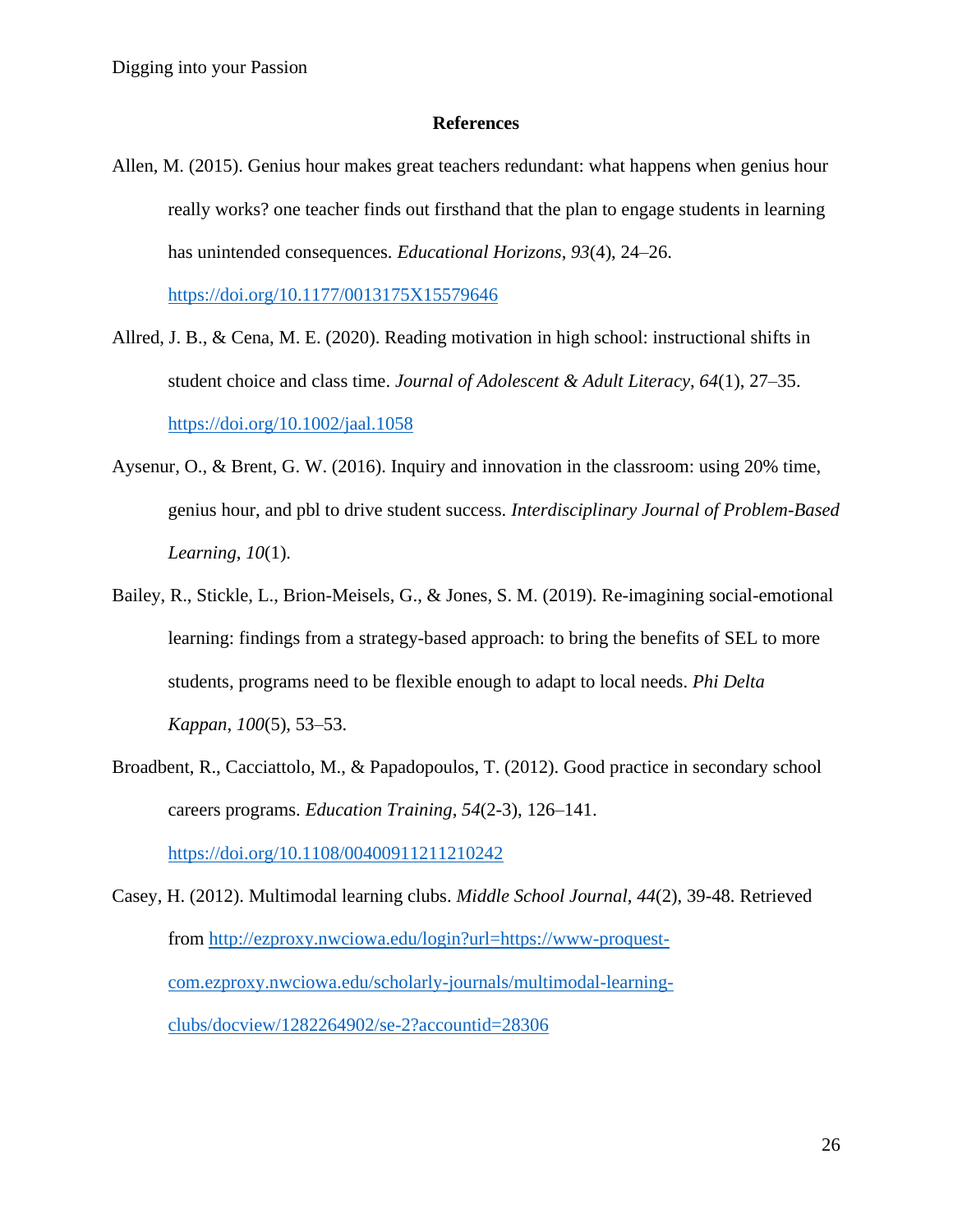Carney, J. V., Joo, H., Hazler, R. J., & Geckler, J. (2019). Students' perceptions of school connectedness and being part of a team: A brief report evaluating project TEAM™. *Journal of Primary Prevention, 40*(6), 661-667. doi: <http://dx.doi.org.ezproxy.nwciowa.edu/10.1007/s10935-019-00567-y>

Chapman, R. L., Buckley, L., Sheehan, M., & Shochet, I. (2013). School-based programs for increasing connectedness and reducing risk behavior: A systematic review. *Educational Psychology Review, 25*(1), 95-114. doi:

<http://dx.doi.org.ezproxy.nwciowa.edu/10.1007/s10648-013-9216-4>

Coke, P. K. (2018). Using genius hour to change what we do with what we know. *English Journal, 107*(6), 26-30. Retrieved from

[http://ezproxy.nwciowa.edu/login?url=https://www-proquest](http://ezproxy.nwciowa.edu/login?url=https://www-proquest%20%09com.ezproxy.nwciowa.edu/scholarly-journals/using-genius-hour-change-what-we-do-%09with-know/docview/2076933083/se-2?accountid=28306) 

[com.ezproxy.nwciowa.edu/scholarly-journals/using-genius-hour-change-what-we-do-](http://ezproxy.nwciowa.edu/login?url=https://www-proquest%20%09com.ezproxy.nwciowa.edu/scholarly-journals/using-genius-hour-change-what-we-do-%09with-know/docview/2076933083/se-2?accountid=28306)

[with-know/docview/2076933083/se-2?accountid=28306](http://ezproxy.nwciowa.edu/login?url=https://www-proquest%20%09com.ezproxy.nwciowa.edu/scholarly-journals/using-genius-hour-change-what-we-do-%09with-know/docview/2076933083/se-2?accountid=28306)

- Coster, W., Law, M., Bedell, G., Liljenquist, K., Kao, Y. C., Khetani, M., & Teplicky, R. (2013). School participation, supports and barriers of students with and without disabilities. *Child: Care, Health and Development*, *39*(4), 535–43. <https://doi.org/10.1111/cch.12046>
- Ennen, N. L., Stark, E., & Lassiter, A. (2015). The importance of trust for satisfaction, motivation, and academic performance in student learning groups. *Social Psychology of Education: An International Journal*, *18*(3), 615–633. <https://doi.org/10.1007/s11218-015-9306-x>
- Hurd, N., & Deutsch, N. (2017). SEL-focused after-school programs. *The Future of Children, 27*(1), 95-115. Retrieved from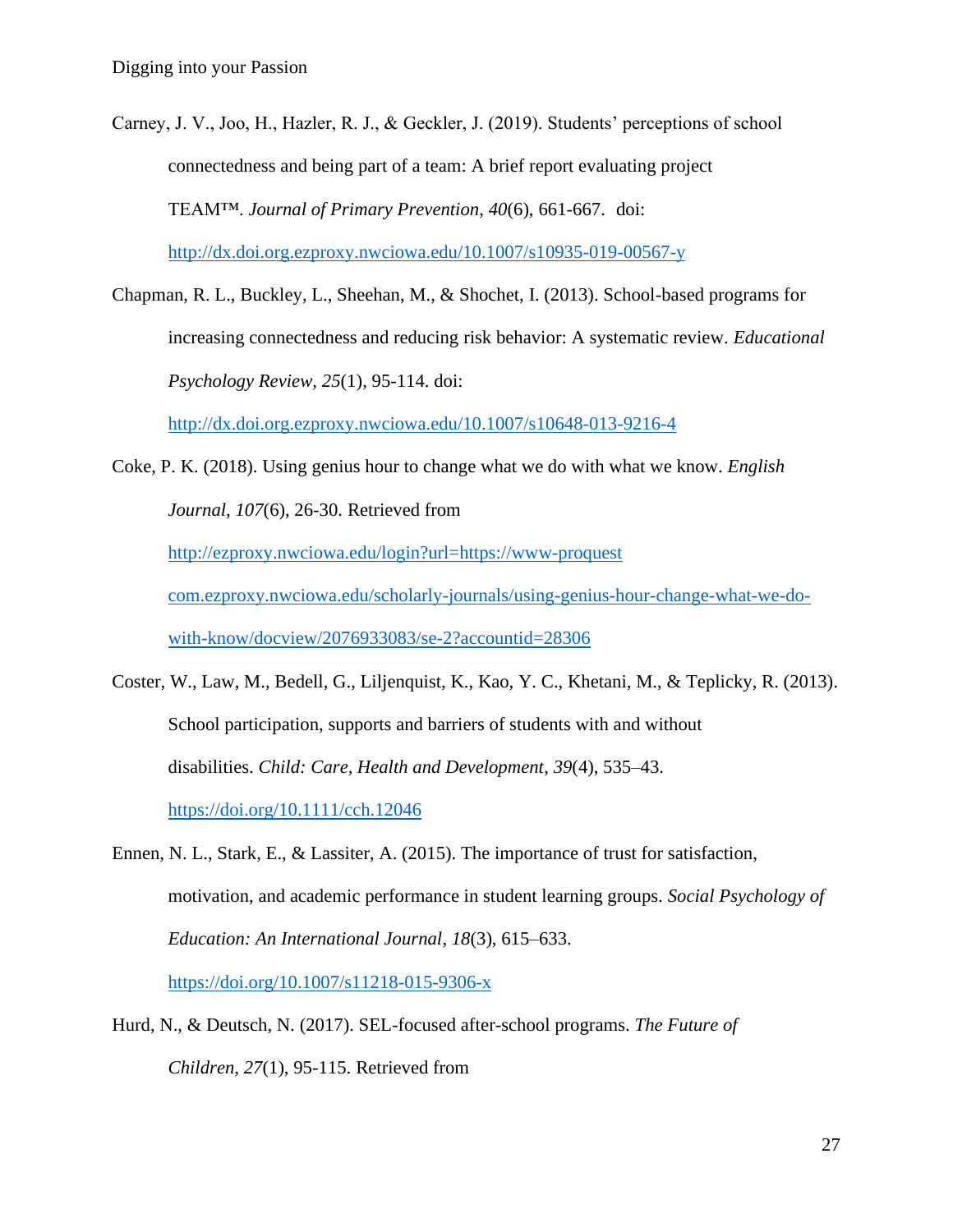[http://ezproxy.nwciowa.edu/login?url=https://www-proquest-](http://ezproxy.nwciowa.edu/login?url=https://www-proquest-%09com.ezproxy.nwciowa.edu/scholarly-journals/sel-focused-after-school-%09programs/docview/2434476370/se-2?accountid=28306)

[com.ezproxy.nwciowa.edu/scholarly-journals/sel-focused-after-school-](http://ezproxy.nwciowa.edu/login?url=https://www-proquest-%09com.ezproxy.nwciowa.edu/scholarly-journals/sel-focused-after-school-%09programs/docview/2434476370/se-2?accountid=28306)

[programs/docview/2434476370/se-2?accountid=28306](http://ezproxy.nwciowa.edu/login?url=https://www-proquest-%09com.ezproxy.nwciowa.edu/scholarly-journals/sel-focused-after-school-%09programs/docview/2434476370/se-2?accountid=28306)

- Juliani, A. (2014). *Inquiry and Innovation in the Classroom: Using 20% Time, Genius Hour, and Pbl to Drive Student Success*. Taylor & Francis Ltd.
- Katrein, J. (2016). Inquiry, engagement, passion, and grit: dispositions for genius hour. *The Reading Teacher*, *70*(2), 241–241.<https://doi.org/10.1002/trtr.1496>
- Koshkin, A. P., Abramov, R. A., Rozhina, E. Y., & Novikov, A. V. (2018). Role of social representations in student motivation for acquiring further education. *Interchange: A Quarterly Review of Education*, *49*(3), 313–341.

<https://doi.org/10.1007/s10780-018-9328-3>

- Marraccini, M. E., & Brier, Z. M. F. (2017). School connectedness and suicidal thoughts and behaviors: A systematic meta-analysis. *School Psychology, 32*(1), 5-21. doi: <http://dx.doi.org.ezproxy.nwciowa.edu/10.1037/spq0000192>
- Marsh, R. J. (2018). Building school connectedness for students with emotional and behavioral disorders. *Intervention in School and Clinic*, *54*(2), 67–74. Doi: <https://doi.org/10.1177/1053451218765219>
- Pence, A. R., & Dymond, S. K. (2019). Extracurricular school clubs: a time for fun and learning. *Teaching Exceptional Children*, *(2019)*. <https://doi.org/10.1177/0040059915580029>
- Pyle, E., & Hung, W. (2019). The role of subject presence type on student motivation in a PBL learning environment. *Advances in Health Sciences Education: Theory and Practice*, *24*(4), 643–663.<https://doi.org/10.1007/s10459-019-09889-2>